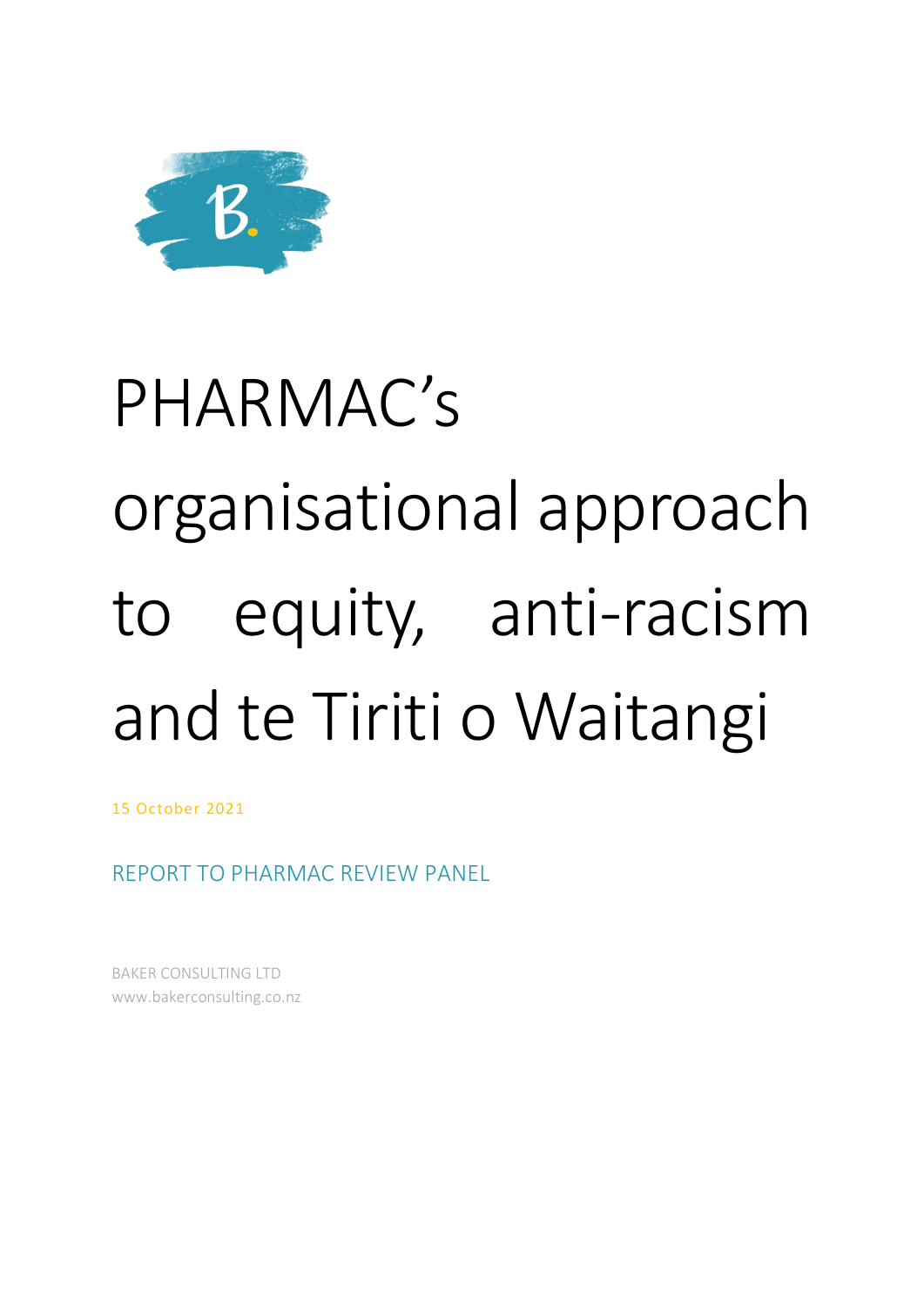

#### Acknowledgements

This report has been prepared by Gabrielle Baker on behalf of Baker Consulting Ltd. The report is the second of two commissioned by the Pharmac review panel to look at the organisational approach to equity, te Tiriti o Waitangi and racism.

The author would like to thank the PHARMAC review panel secretariat and PHARMAC staff for providing the bulk of the PHARMAC documentation for review and for answering numerous emails to figure out what it is exactly that we need to include.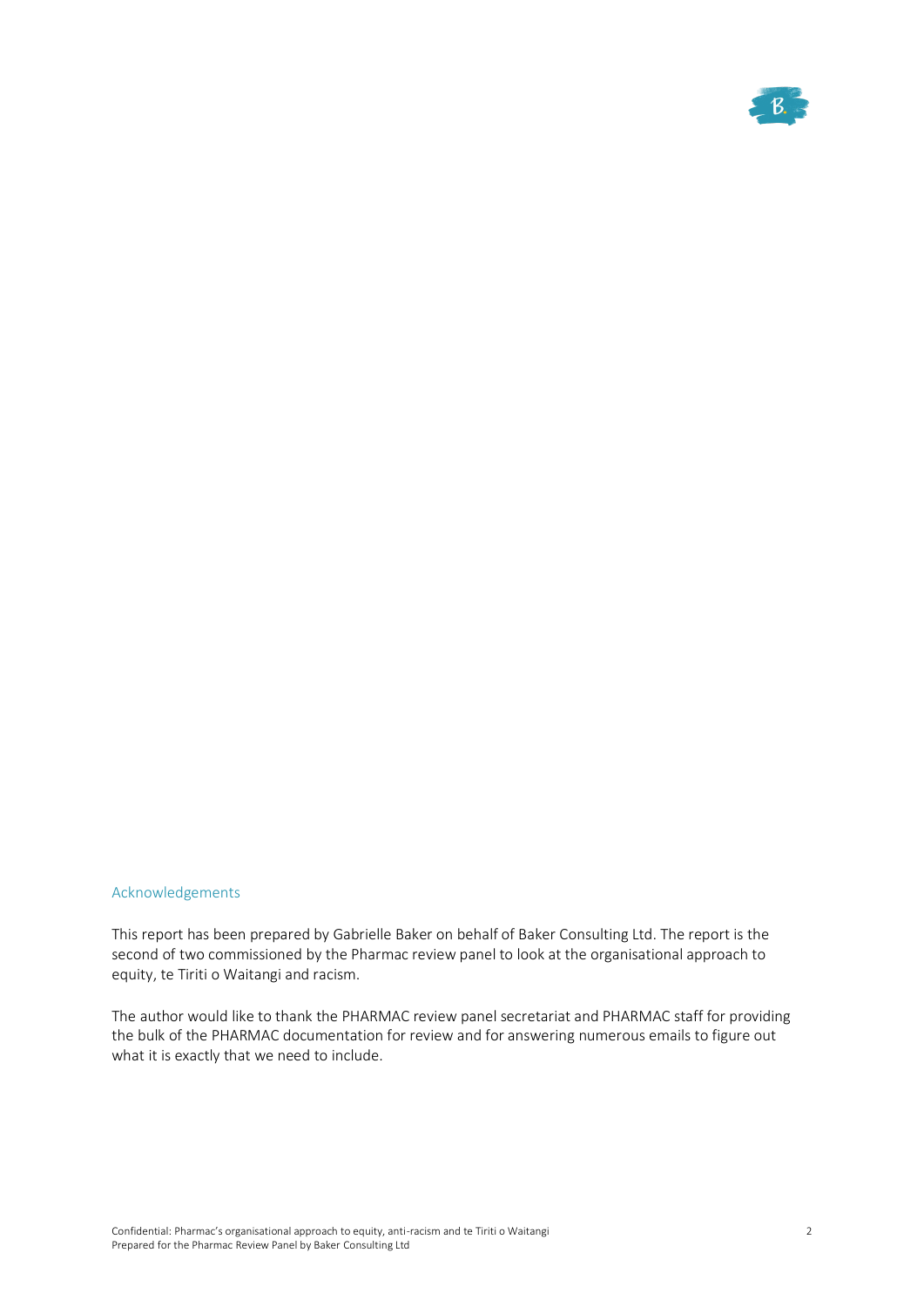![](_page_2_Picture_0.jpeg)

# Table of Contents

| Does Pharmac have structures and processes in place that are designed to achieve health equity?  11                                                                                               |  |
|---------------------------------------------------------------------------------------------------------------------------------------------------------------------------------------------------|--|
| Case study: Pacific Responsiveness in Pharmac - insufficient action to address need 11                                                                                                            |  |
| Does Pharmac's organisational structure reflect its equity commitments?  15                                                                                                                       |  |
| Low numbers of Māori staff suggest a lack of commitment to building a Māori workforce  18<br>There is no organisational data on number of staff with lived experience of disability 19            |  |
| Does the make-up of Pharmac's advisory groups reflect a commitment to equity? 20                                                                                                                  |  |
| Comprehensive approach to services, including addressing the multiple determinants of health 22                                                                                                   |  |
| Pharmac has acknowledged racism's impacts but there is little evidence of corresponding action 23                                                                                                 |  |
| Pharmac has commissioned an assessment of how well it is applying te Tiriti o Waitangi 25<br>Funding suggests Māori self-determination, equity and active protection are not seen as important as |  |
|                                                                                                                                                                                                   |  |
|                                                                                                                                                                                                   |  |
|                                                                                                                                                                                                   |  |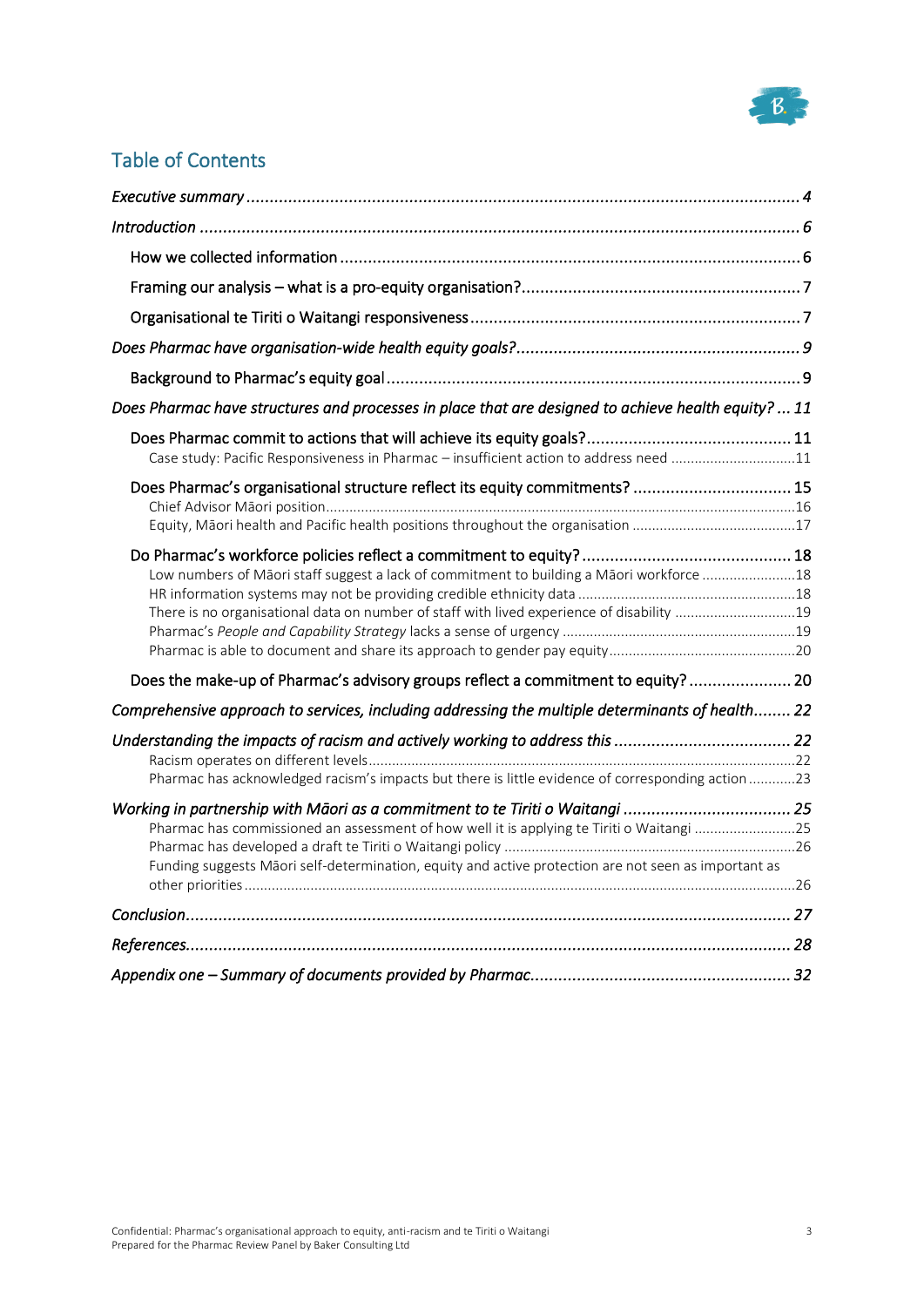![](_page_3_Picture_0.jpeg)

# Executive summary

This report was commissioned as part of the Pharmac Review Panel to get a better sense of Pharmac's organisational culture, specifically in terms of equity and te Tiriti o Waitangi. It is one of several papers commissioned for the review that, when combined, aim to give the Pharmac Review Panel a comprehensive view of Pharmac and its impacts.

The report is based on information collected directly from Pharmac and a small number of key informant interviews. A rapid review of relevant literature and environmental scan (including Waitangi Tribunal jurisprudence and government direction on best practice for organisations) was also completed and helped to provide sound rationale for the findings of this report.

In considering Pharmac's organisational culture, this report considers whether Pharmac is a pro-equity organisation. In doing this it adopts our framework for pro-equity organisations, which allows us to look into anti-racism and te Tiriti o Waitangi commitments. Baker Consulting Ltd's framework is not meant as a checklist but as a way to think through how seriously the organisation takes its equity commitments and how it demonstrates these commitments in its day-to-day operations.

The key findings of this report are:

- Pharmac has organisation-wide health equity goals, but these are not as strong as they need to be. The goals are silent on a significant group (people with lived experience of disability) and carve a siloed role for Pharmac that ignores the real drivers of health inequities and the need for the whole health and disability system to work in a coherent way to tangibly improve outcomes.
- Pharmac does not have systems and processes in place that are designed to achieve equity. In interrogating Pharmac's approach to Pacific responsiveness a pattern emerges of the organisation not matching actions with its stated intentions. Looking at the whole organisation, its structure does not reflect equity commitments – although the recent appointment of a Chief Advisor Māori suggests improvements are being made. Workforce policies do not reflect the importance of or urgency around Māori health or equity and this is reflected in low number of Māori and Pacific staff and poor-quality workforce ethnicity data.
- There are high-level statements supporting a comprehensive approach to services, but there is little evidence of action falling out of these high-level statements.
- While Pharmac has acknowledged the harms caused by racism, anti-racism has not been well embedded in the organisation. There seems to be a reluctance to talk about racism, with documents favouring a focus on the more neutral term 'bias' and in the work completed to date the focus has been more on training individuals in recognising unconscious bias than on addressing the organisation's contribution to institutional racism. Pharmac has indicated work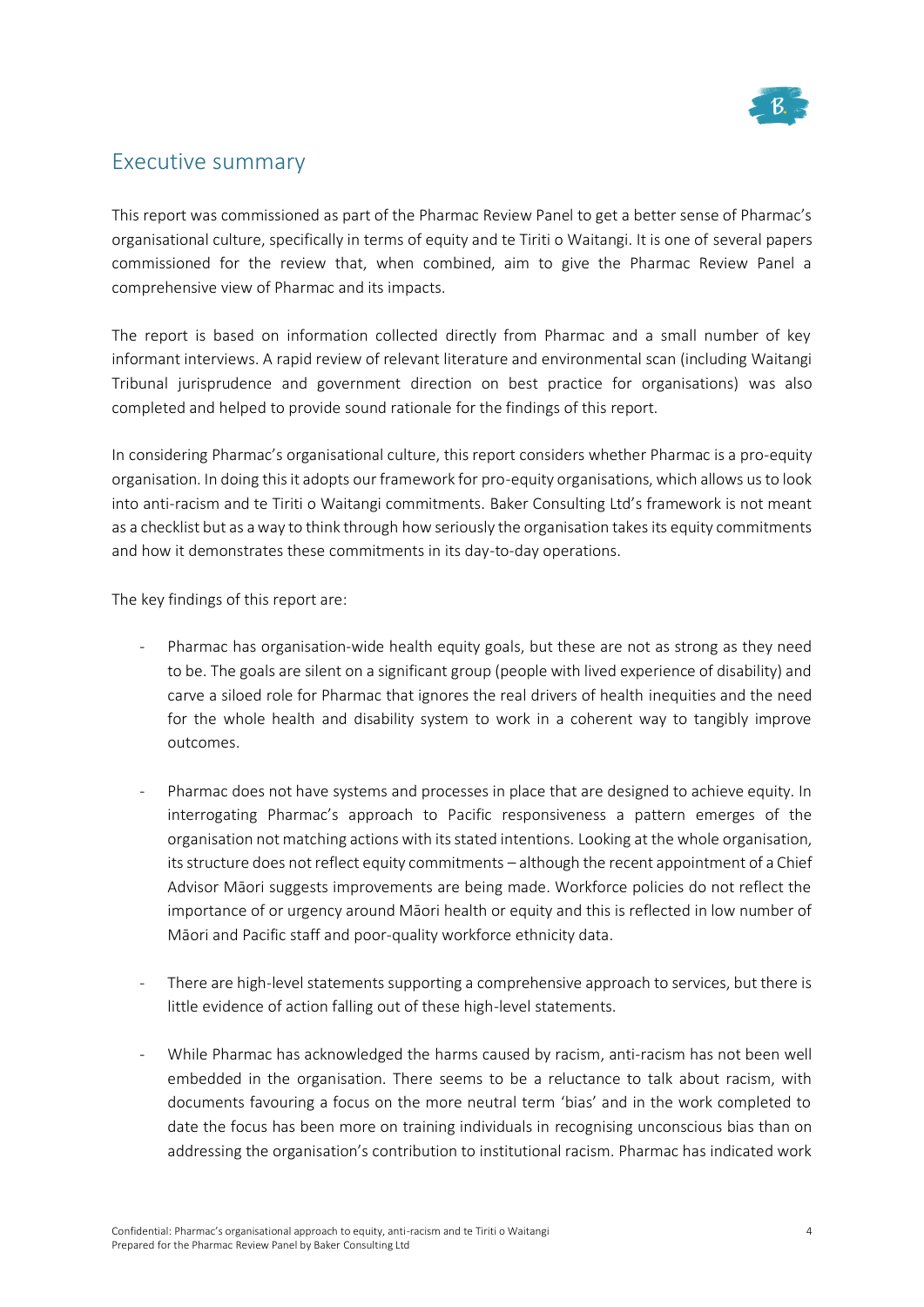![](_page_4_Picture_0.jpeg)

is due to begin looking at 'systemic bias', and while this sounds promising it is hard to know if this will have a tangible impact until it is completed.

- Pharmac has shown a willingness to reflect on its application of te Tiriti o Waitangi, presumably to improve its performance. In doing so, themes of non-performativity have emerged, and specifically a disconnect between its stated commitments and its day-to-day actions. This is evident both in its operational policies and in its funding to Māori providers and calls in to question its commitments to a number of te Tiriti o Waitangi principles, including active protection and self-determination. Pharmac is currently developing a te Tiriti o Waitangi policy but based on the draft provided as part of this review significant work is required to ensure coherent approach to te Tiriti o Waitangi that will lead to tangible improvements to Pharmac's day to day operations.

Overall, there are two main themes that have emerged from our review.

- 1. Pharmac is generally good at saying things that sound like a commitment to equity, anti-racism or te Tiriti o Waitangi but when you scratch beneath the surface these commitments are not matched with action. In other words, there is evidence of non-performativity.<sup>1</sup>
- 2. The lack of urgency when it comes to delivering on equity priorities (including Māori and Pacific responsiveness) and the lack of focus on disability as an equity imperative demonstrates inaction in the face of need, which is itself a manifestation of institutional racism. Pharmac has known about many of the equity issues with medicines access equity, for example, for years if not decades but the responses have been inadequate.

The main recommendation of this report is that Pharmac's organisational culture needs to be more focused on equity and it will need to work with urgency to embed pro-equity approaches, including a formalised approach to anti-racism. To start this Pharmac will need to first significantly strengthening its draft te Tiriti o Waitangi policy and be better integrated into the overall health and disability systems responses to inequity.

However, the lack of progress on equity, and the gap between what Pharmac has committed to in writing and what it has completed, raise questions of whether current approaches to governance, monitoring and accountability are adequate and warrant further investigation.

<sup>&</sup>lt;sup>1</sup> For a discussion on non-performativity refer to Ahmed (2006).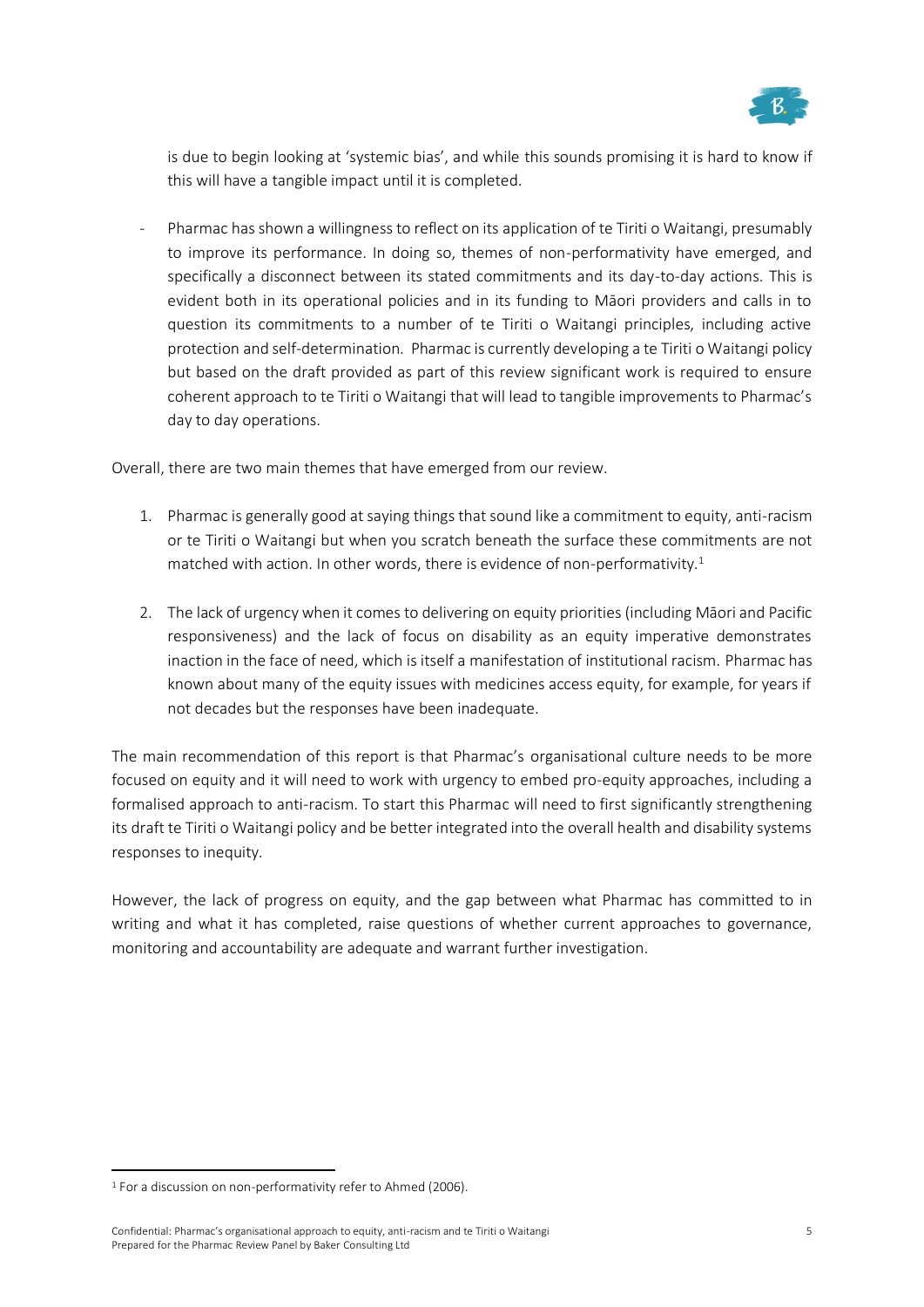![](_page_5_Picture_0.jpeg)

# Introduction

In March 2021, the Government announced a review of Pharmac that focuses on two areas:

- How well Pharmac performs against its current objectives and whether and how its performance against these could be improved.
- Whether Pharmac's current objectives (with emphasis on equity for Māori and Pacific peoples) maximise its potential to improve health outcomes for all New Zealanders as part of the wider health system, and whether and how these objectives should be changed.

This report aims to support the Pharmac Review Panel by looking in some detail at the organisational culture around equity, te Tiriti o Waitangi and racism. In doing so, it builds on the interim report Baker Consulting Ltd provided to the Pharmac Review Panel in August 2021, which outlined four early observations related primarily to Pharmac's approach to equity for Māori and to Te Tiriti o Waitangi.

- Pharmac has too narrow a role to impact (in)equity
- There is a lack of a whole-of-system approach to equity and te Tiriti o Waitangi
- There has been slow progress on long-standing equity and Māori responsiveness goals
- Pharmac funding (outside of medicines funding) suggests Māori self-determination, equity and active protection are not valued within the organisation.

## How we collected information

Three key steps were taken to identify and assess the organisational approach of PHARMAC to equity, te Tiriti o Waitangi and eliminating racism for this project.

*Step one: rapid review of relevant literature and environmental scan* (including Waitangi Tribunal jurisprudence and government direction on best practice for organisations). This step also included a search of Pharmac's website and other publicly available information to identify any further Pharmac documentation that would add to the assessment. A list of the documents provided by Pharmac is included in appendix one.

*Step two: review of key PHARMAC documentation.* The Pharmac review panel secretariat provided an initial set of documents it had been supplied and this was supplemented by a set of documents provided directly by Pharmac on request of the authors. A list of the information provided by Pharamc is attached in appendix one.

*Step three: hearing from people and groups directly.* The rapid nature of this report encouraged us to be opportunistic, sitting in on relevant verbal submissions to the Pharmac review and seeking kōrero with a small number of people who have currently work for Pharmac or have previously worked with or for Pharmac and who might have insights into the organisation's culture. Hearing from people directly helped to put documentation into context, and to identify further areas for investigation.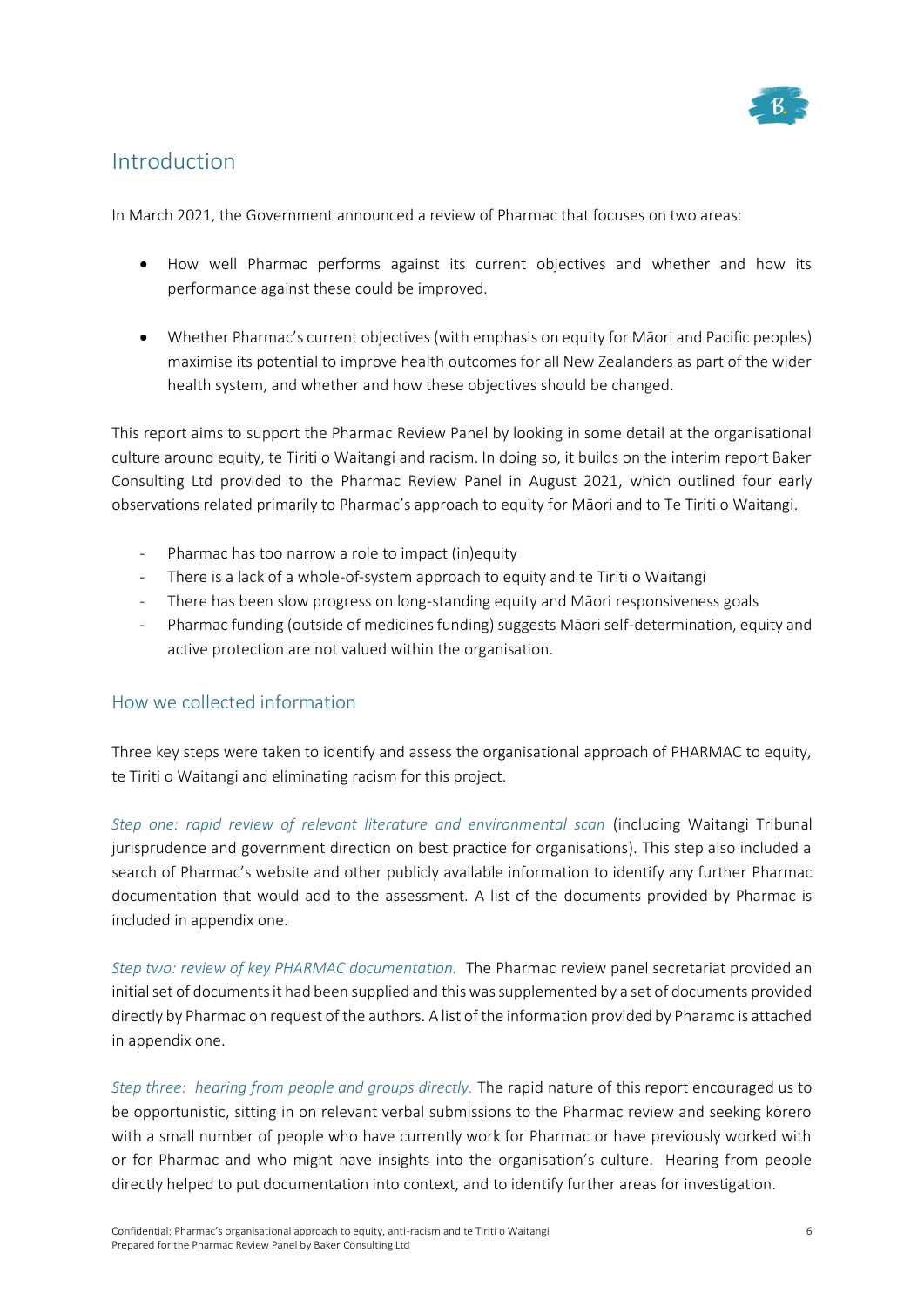![](_page_6_Picture_0.jpeg)

## Framing our analysis – what is a pro-equity organisation?

There is no single checklist to assess Pharmac against to determine whether it is pro-equity. However, several factors, drawn from a range of published sources, $<sup>2</sup>$  can be combined to give a sense of how</sup> seriously the organisation takes its equity commitments and how it demonstrates these commitments in its day-to-day operations. The following table outlines the elements Baker Consulting Ltd has developed for assessing the extent to which an organisation is pro-equity.

| Element                            | Sample questions                                                         |
|------------------------------------|--------------------------------------------------------------------------|
| Organisation-wide health equity    | How is health equity framed as a strategic priority and recognised goal? |
| goals                              | Requires a definition of equity.                                         |
| Structures, systems and processes  | What structures, systems and processes are in place to support health    |
| designed to achieve health equity  | equity work? This includes decision-making processes, information        |
|                                    | systems and data collection, procurement and staff / Board and advisory  |
|                                    | group makeup, equity and Māori health capability of staff and staff      |
|                                    | recruitment and retention?                                               |
| Comprehensive<br>approach<br>to    | How does the organisation understand health (in)equity and its drivers   |
| services, including addressing the | and how does it consider the needs and issues faced by populations       |
| multiple determinants of health    | experiencing worse health outcomes? Includes partnering with other       |
|                                    | organisations for maximum impact and focus on quality improvement        |
|                                    | and cultural safety.                                                     |
| Understanding the impacts<br>of    | How does the organisation acknowledge and eliminate all forms of racism  |
| racism and actively working to     | within the organisation (and its impact on populations)? This includes   |
| address this                       | looking beyond 'implicit bias' to understanding and addressing how       |
|                                    | institutional racism operates for the organisation.                      |
| Working in partnership with Māori  | How does the organisation ensure meaningful partnership with and         |
|                                    | representation from Māori and Iwi leaders on all boards? How does the    |
|                                    | organisation know it is working successfully to benefit Māori?           |

## Table 1: Elements of a pro-equity organisation (Baker Consulting Ltd)

## Organisational te Tiriti o Waitangi responsiveness

As with equity, there is no single checklist to determining whether an organisation is meeting its obligations to Māori under te Tiriti o Waitangi – nor should there be.<sup>3</sup>

Our approach has been to look both at the guidance to government organisations on building te Tiriti o Waitangi capability,<sup>4</sup> and the findings of the Waitangi Tribunal in stage one of its Kaupapa inquiry into health services and outcomes (in particular its articulation of principles of Te Tiriti o Waitangi as they apply in the context of primary health care, which are set out in table 2, below).<sup>5</sup> Combined, these sources set out a type of government minimum expectation that can be added to by government

<sup>&</sup>lt;sup>2</sup> See for example: Chin et al. (2012); Ministry of Health (2014a); Wyatt et al. (2016); Spitzer-Shohat et al. (2019).

<sup>3</sup> Cabinet Office (2019), p. 2.

<sup>4</sup> Te Arawhiti (2018).

<sup>5</sup> Waitangi Tribunal (2019).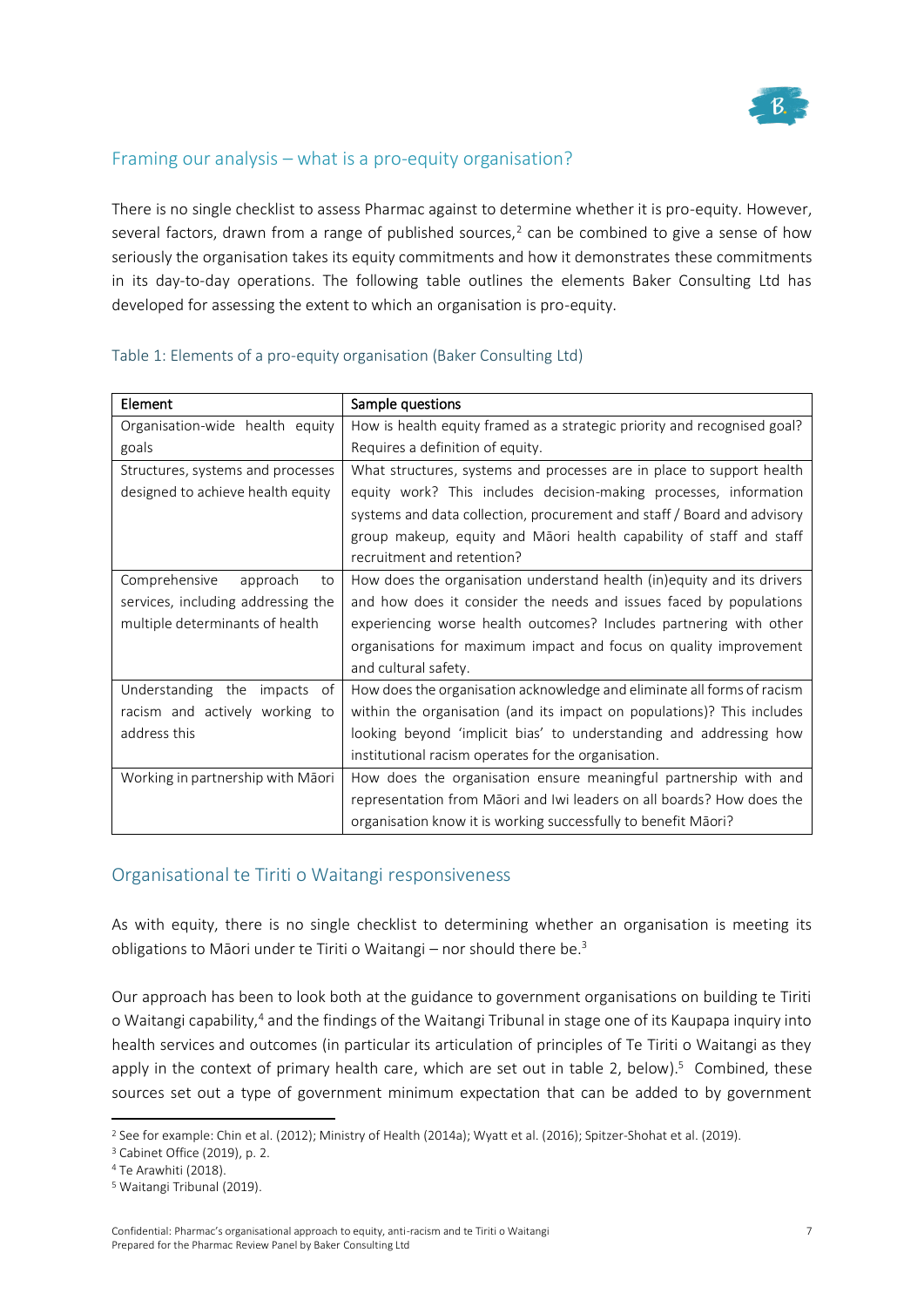![](_page_7_Picture_0.jpeg)

strategy documents,<sup>6</sup> published approaches to te Tiriti o Waitangi analysis<sup>7</sup> and the extensive work of Māori scholars.<sup>8</sup>

| Table 2: The principles of te Tiriti o Waitangi / Treaty of Waitangi, based on the Waitangi Tribunal's |  |  |  |  |  |  |
|--------------------------------------------------------------------------------------------------------|--|--|--|--|--|--|
| Hauora report (2019)                                                                                   |  |  |  |  |  |  |

| The<br>of<br>Tino<br>guarantee<br>Rangatiratanga | Māori self-determination and mana motuhake in the design, delivery and<br>monitoring of services                                                                                                                                                                                                          |
|--------------------------------------------------|-----------------------------------------------------------------------------------------------------------------------------------------------------------------------------------------------------------------------------------------------------------------------------------------------------------|
| The principle of equity                          | Requires the Crown to unequivocally commit to achieving equitable health<br>outcomes for Māori                                                                                                                                                                                                            |
| The principle of active protection               | The Crown should act, to the fullest extent practicable, to achieve<br>equitable health outcomes for Māori and be fully informed of Māori<br>health outcomes and inequities                                                                                                                               |
| The principle of options                         | The Crown is obliged to ensure that all health services are provided in a<br>culturally appropriate way that recognises and supports the expression of<br>Māori models of care. It also requires the Crown to support Māori health<br>and disability providers to fully participate in service provision. |
| The principle of partnership                     | Requires the Crown and Māori to work in partnership in the governance,<br>design, delivery and monitoring of primary healthcare services.                                                                                                                                                                 |

<sup>6</sup> For example, Ministry of Health (2014b); Ministry of Health (2020).

<sup>7</sup> For example, Baker et al. (2021), Came et al. (2020).

<sup>8</sup> For example, Mikaere (2011).

Confidential: Pharmac's organisational approach to equity, anti-racism and te Tiriti o Waitangi Prepared for the Pharmac Review Panel by Baker Consulting Ltd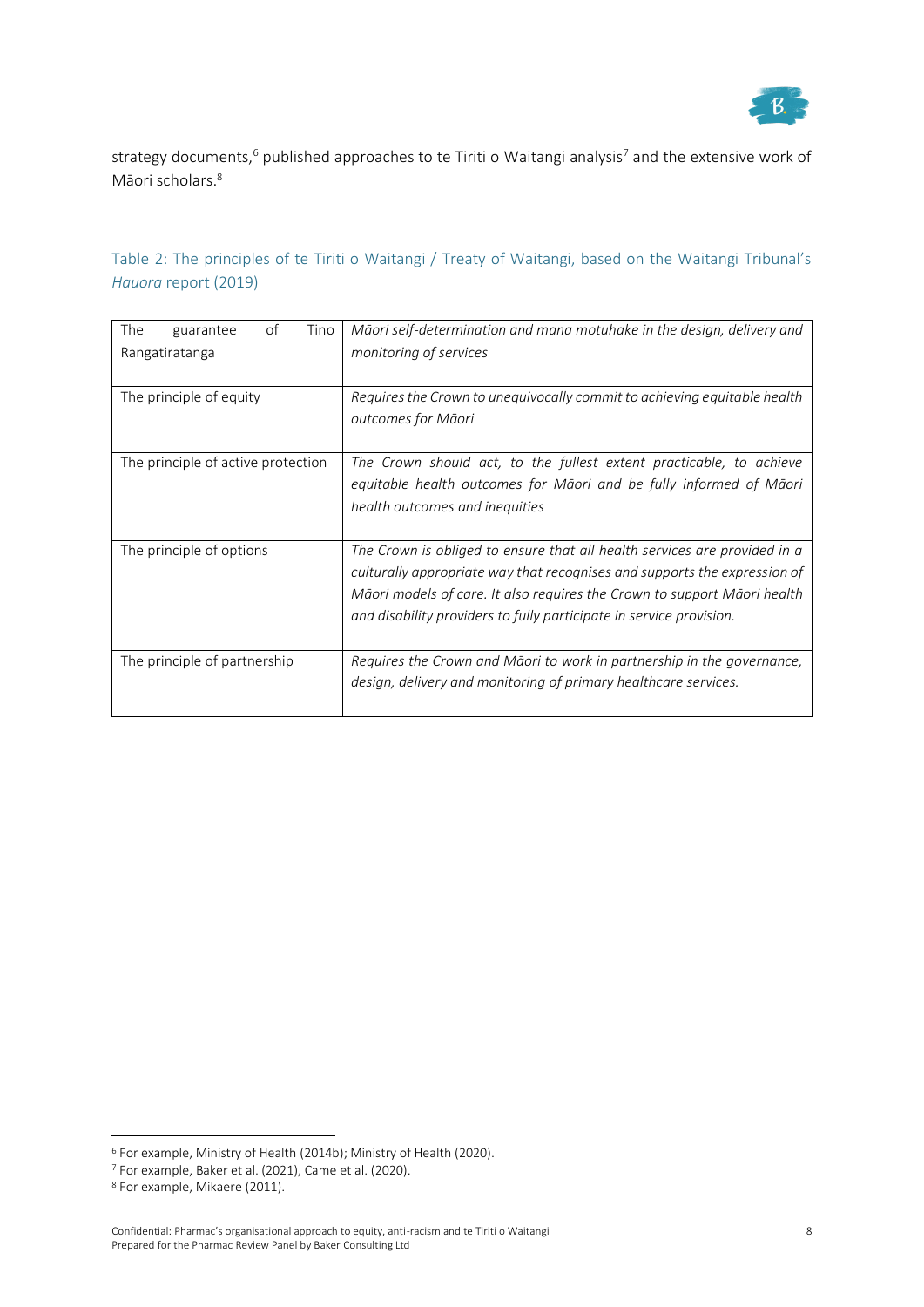![](_page_8_Picture_0.jpeg)

# Does Pharmac have organisation-wide health equity goals?

Pharmac has stated equity goals, which appear to apply across the organisation's work programmes.

As it stands today, Pharmac's equity goals provide a starting point for taking a pro-equity approach but do not go far enough. The goals are silent on a significant group (people with lived experience of disability) and carve a siloed role for Pharmac that ignores the real drivers of health inequities and the need for the whole health and disability system to work in a coherent way to tangibly improve outcomes.

## Background to Pharmac's equity goal

Pharmac's view is that its focus on equity started with the first Māori responsiveness and Pacific responsiveness strategies.<sup>9</sup> However, the first Māori responsiveness strategy is light on what we might consider an equity focus, referring to wider health and disability sector actions to 'reduce inequalities'<sup>10</sup> without stating what equity responsibilities fall on Pharmac.

It is only in Pharmac's third Māori responsiveness strategy, released in 2013, that equity is visible as a driving factor and objective.

> *"To redress disparities, Te Whaioranga supports and contributes to the New Zealand Medicines outcomes through:*

*Access: New Zealanders have access to the medicines they need, including equity of access to medicines; and*

*Optimal use: medicines are used to their best effect"<sup>11</sup>*

In 2017 Pharmac identified "medicines access equity by 2025" as one of three bold goals for the organisation,<sup>12</sup> which more recently evolved into identifying "equitable access and use" as one of six strategic priorities.<sup>13</sup>

Across both iterations of these equity commitments PHARMAC is clear that its focus is to change what is in its direct control and positively influence prescribing and use of medicines.<sup>14</sup> In documents, such as its Statement of Intent, Pharmac states that the Government expects it to improve wellbeing and equity for New Zealanders.<sup>15</sup> The current Minister's letter of expectation is less direct than this, saying

<sup>9</sup> PHARMAC (2021) Equity Briefing (for Independent Review Committee), p. 1.

<sup>10</sup> PHARMAC (2002), p. 5-8.

<sup>11</sup> PHARMAC (2013), p. 4.

<sup>12</sup>PHARMAC (2019).

<sup>13</sup> PHARMAC (2020b).

<sup>14</sup> PHARMAC (2021) Equity Briefing (for Independent Review Committeel), p. 2.

<sup>15</sup> PHARMAC (2020b), p. 1.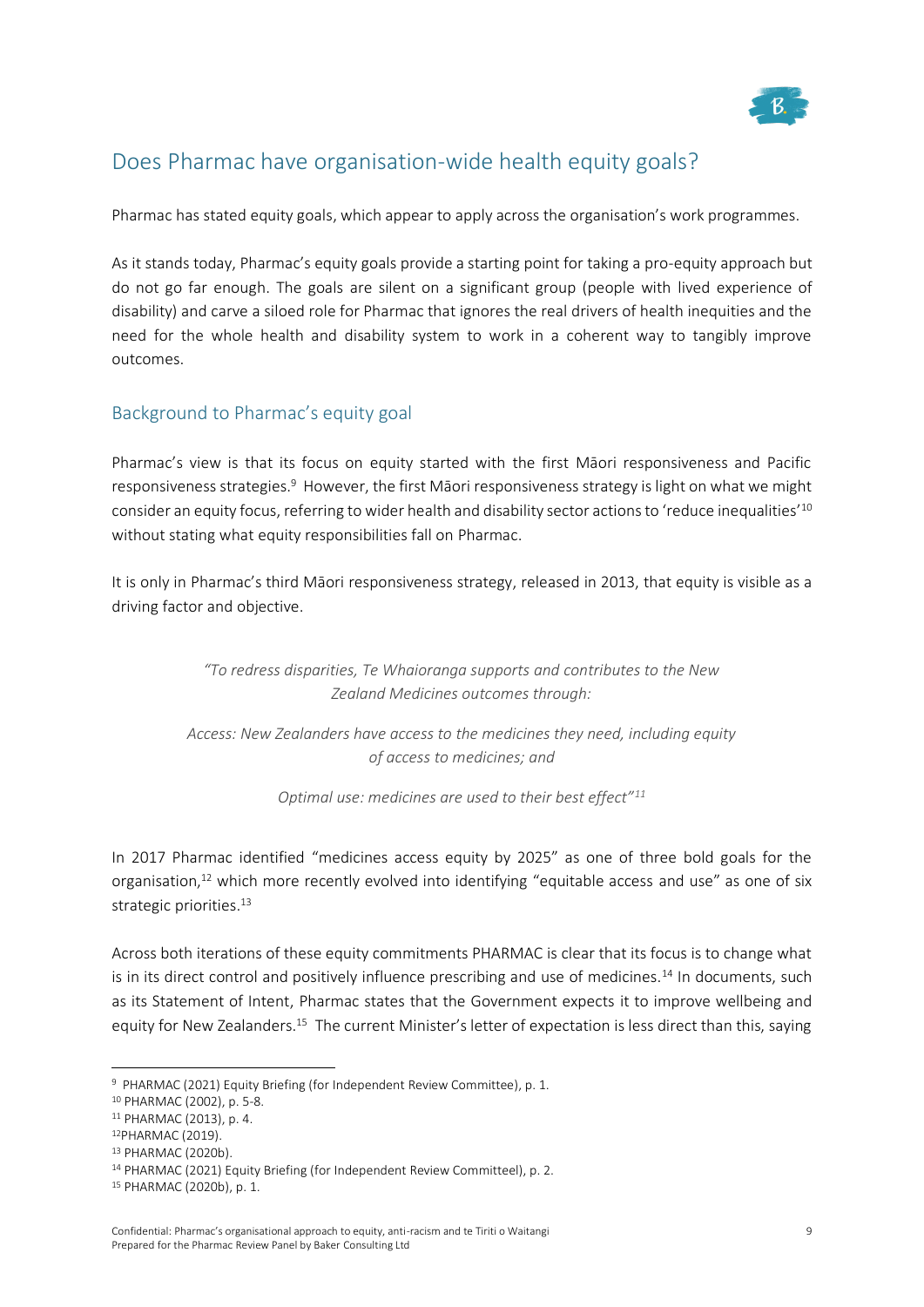![](_page_9_Picture_0.jpeg)

instead that equity is a broader health and disability system priority.<sup>16</sup> Equity is not mentioned in the list of specific outcomes or areas that the Minister of Health expects to see progress on. Accountabilities and monitoring will be explored further in a separate paper.

In 2019, Pharmac released *Achieving Medicine Access Equity in Aotearoa New Zealand: Towards a Theory of change*. This document is intended to prompt discussion,<sup>17</sup> and is not a policy or strategy document. However, it does provide definitions and explanations to the organisation's equity goals. For example, it specifies that Pharmac's work on medicines access equity applies to already funded medicines and that unfunded medicines are explicitly out of scope.<sup>18</sup> It also specifies that Pharmac's equity approach centres on a set of priority groups – Māori in the first instance and then other populations who experience health inequities include Pacific peoples, those experiencing socioeconomic deprivation, those from former refugee backgrounds, and those residing in rural/isolated locations. This grouping invisibilises and ignores people with lived experience of disability, without a stated rationale and despite strong evidence to suggest this group is poorly served by the health and disability system overall. 19

That same 2019 document provides some acknowledgement that wider determinants of health, racism and colonisation play a role in creating inequitable health outcomes. Yet it goes on to narrowly define and articulate the barriers to accessing funded medicines in the community. The articulation is based on an idealised patient journey that starts with a patient recognising illness and going to visit a prescriber.<sup>20</sup> In taking this approach, PHARMAC classifies barriers as either patient-centred or health system. Neither of these groups of barriers manages to fully incorporate the drivers of inequity or the pathways that contribute to inequity, such as differential access to the determinants of health, differential access to health care and differences in quality of care.<sup>21</sup> Nor does this patient journey truly capture the pervasive impacts of racism on differential health outcomes.<sup>22</sup>

<sup>16</sup> Minister of Health (2021), p. 2.

<sup>17</sup> PHARMAC (2019), p. 3.

<sup>18</sup> PHARMAC (2019), p. 7.

<sup>19</sup> King, P (2019)

<sup>20</sup> PHARMAC (2019), p. 23.

<sup>21</sup> Jones (2001) as cited in Reid, & Robson (2007), p. 7.

<sup>22</sup> Talamaivao et al (2020).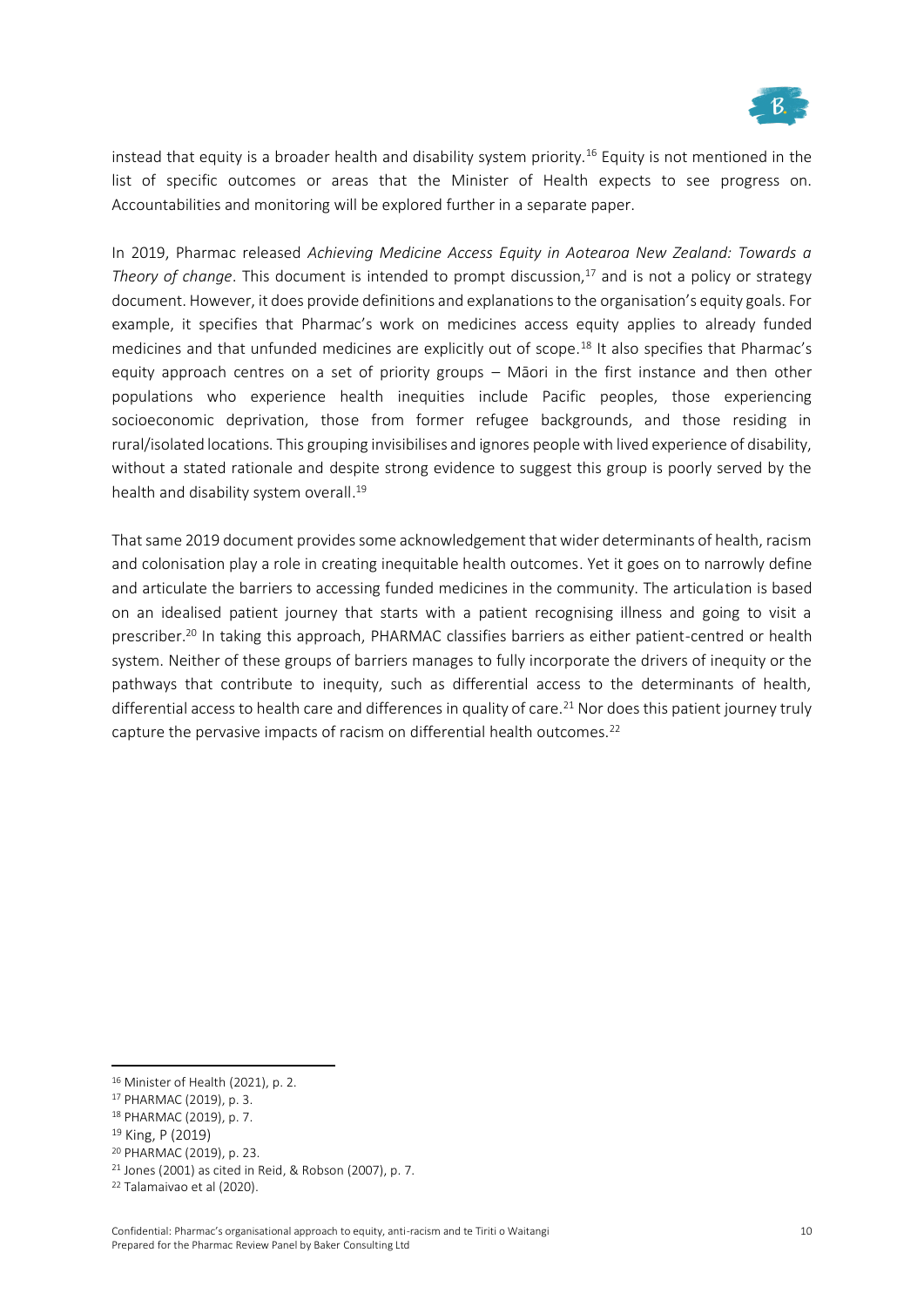![](_page_10_Picture_0.jpeg)

# Does Pharmac have structures and processes in place that are designed to achieve health equity?

This report seeks to focus attention on a subset of Pharmac's internal structures and processes (and ways of working) to highlight whether it is taking opportunities to embed pro-equity approaches in its day-to-day work. We have looked specifically at four areas:

- Does Pharmac commit to actions that will achieve its equity goals?
- Does Pharmac's organisational structure reflect its equity commitments?
- Do Pharmac's workforce expectations and policies reflect a commitment to equity?
- Does the make-up of Pharmac's advisory groups reflect a commitment to equity?

Three other important aspects of whether Pharmac structures and processes are designed to achieve equity (decision-making, funding, and accountability and monitoring) are subjects of separate papers for the Pharmac Review Panel and are not addressed in any depth here.

It was also noted in the small number of interviews conducted with Pharmac staff that Pharmac's new organisational values (whakarongo (listen), tūhono (connect), wānanga (learn together), māia (be courageous) and kaitiakitanga (preserve, protect and shelter)) are driving a commitment to equity and Māori responsiveness at all levels. This assertion is difficult to assess as the values are new, and examples given of their current use (informing debate, helping to grapple with issues within projects or work areas) were expressed in general terms only. It may be worth exploring these further as part of the accountability culture of the organisation, but they are not explored further in this report.

Looking across the four areas interrogated in this report it appears that while the organisation has some structures and processes in place these are not proportionate to the level of change required and the size of the equity challenges facing Pharmac.

## Does Pharmac commit to actions that will achieve its equity goals?

## Case study: Pacific Responsiveness in Pharmac – insufficient action to address need

Pacific health inequities are well established and evidenced across the health and disability system. When it comes to pharmaceuticals, key results from the 2017/18 *New Zealand Health Survey* show Pacific adults are more than twice as likely as non-Pacific and non-Māori adults to not have collected a prescription due to cost, after adjusting for age and gender. This is also the case for Pacific children compared to non-Pacific and non-Māori children.<sup>23</sup>

<sup>23</sup>Ministry of Health (2019).

Confidential: Pharmac's organisational approach to equity, anti-racism and te Tiriti o Waitangi Prepared for the Pharmac Review Panel by Baker Consulting Ltd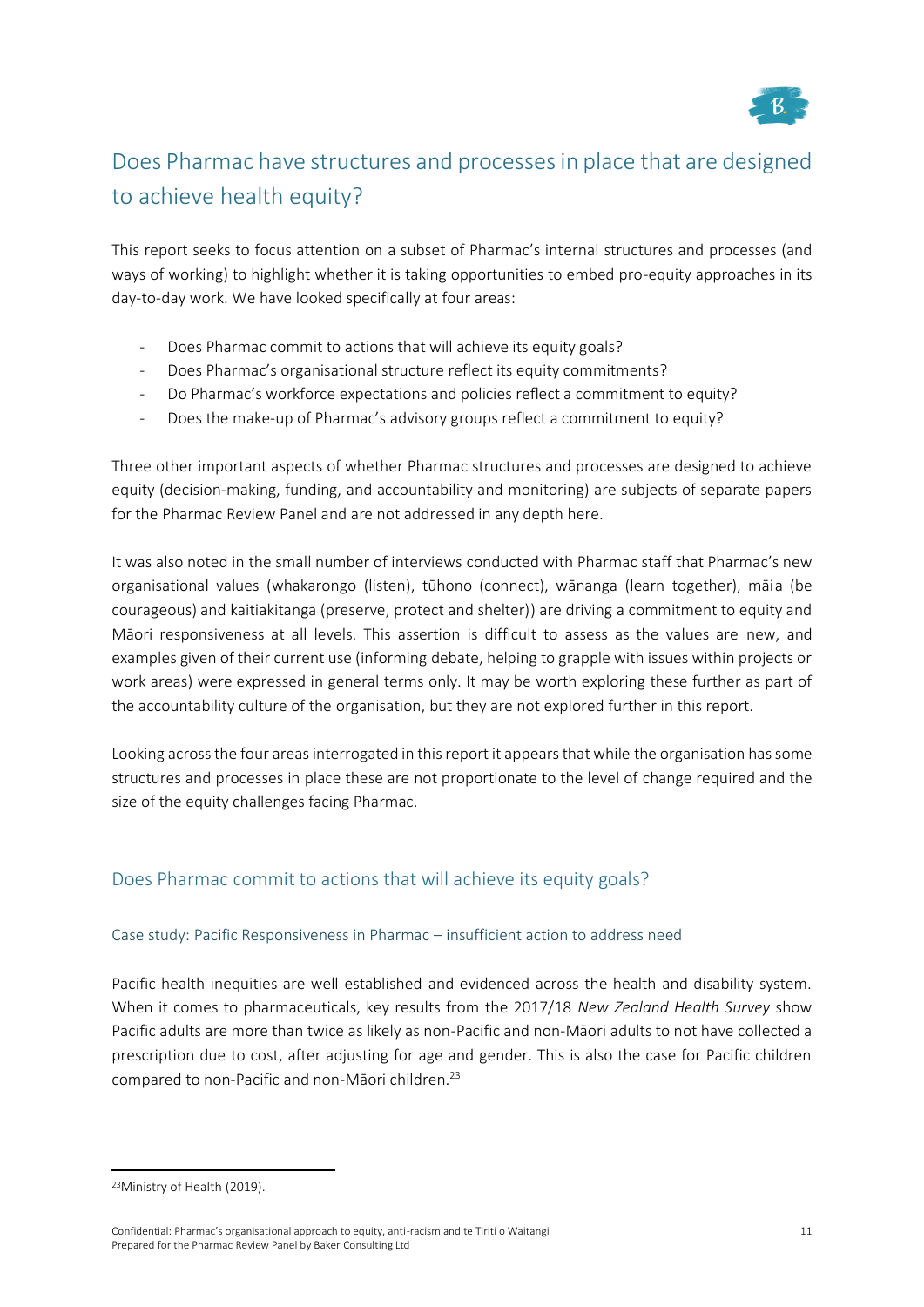![](_page_11_Picture_0.jpeg)

Pharmac's first dedicated Pacific response came in 2006 when it sought views on a strategic response to improving Pacific health through access to pharmaceuticals.<sup>24</sup> Since then, despite the creation of two Pacific Responsiveness Strategies, there is no evidence of widespread improvement of Pacific outcomes or access to pharmaceuticals and there is little evidence of the organisation putting in place systems and processes to lay a foundation for equity.

![](_page_11_Figure_2.jpeg)

## Figure 1: Timeline of key stages of Pharmac's Pacific responsiveness

Pharmac documents acknowledge Pacific health inequities as a driver for its work in improving medicines access.<sup>25</sup> Precisely what Pharmac does to eliminate inequity for Pacific populations is, however, harder to find in documents and therefore the best place to look is Pharmac's two Pacific responsiveness strategies.

## *2010 Pacific Responsiveness Strategy*

The first *Pacific Responsiveness Strategy* (2010) outlines Pharmac's view on the relevant issues in Pacific health as:

- Pacific people experience significant inequalities in several health areas and have lower overall health status than other populations
- The primary diseases experienced by pacific peoples can be positively modified by Pharmaceuticals.

The 2010 strategy then sets out 19 actions for Pharmac in the coming three years. These actions, even when combined, do not give a sense of a response proportionate to the embedded health inequities Pharmac is seeking to eliminate.

Some of the actions are difficult to interpret, as they are not well articulated (eg "make available Pacific health research outcomes")<sup>26</sup> and others are repeated (eg, two of the 19 actions relate to ensuring messages of Pharmac campaigns are tailored to Pacific groups). Other actions are sensible, but include significant caveats which reduce the impact of the action (eg ensuring consultation with Pacific

<sup>24</sup> PHARMAC (2021) Pacific responsiveness briefing (for Independent Review Committee), p. 1.

<sup>25</sup> PHARMAC (2019), p. 6.

<sup>26</sup> PHARMAC (2010), p. 7.

Confidential: Pharmac's organisational approach to equity, anti-racism and te Tiriti o Waitangi Prepared for the Pharmac Review Panel by Baker Consulting Ltd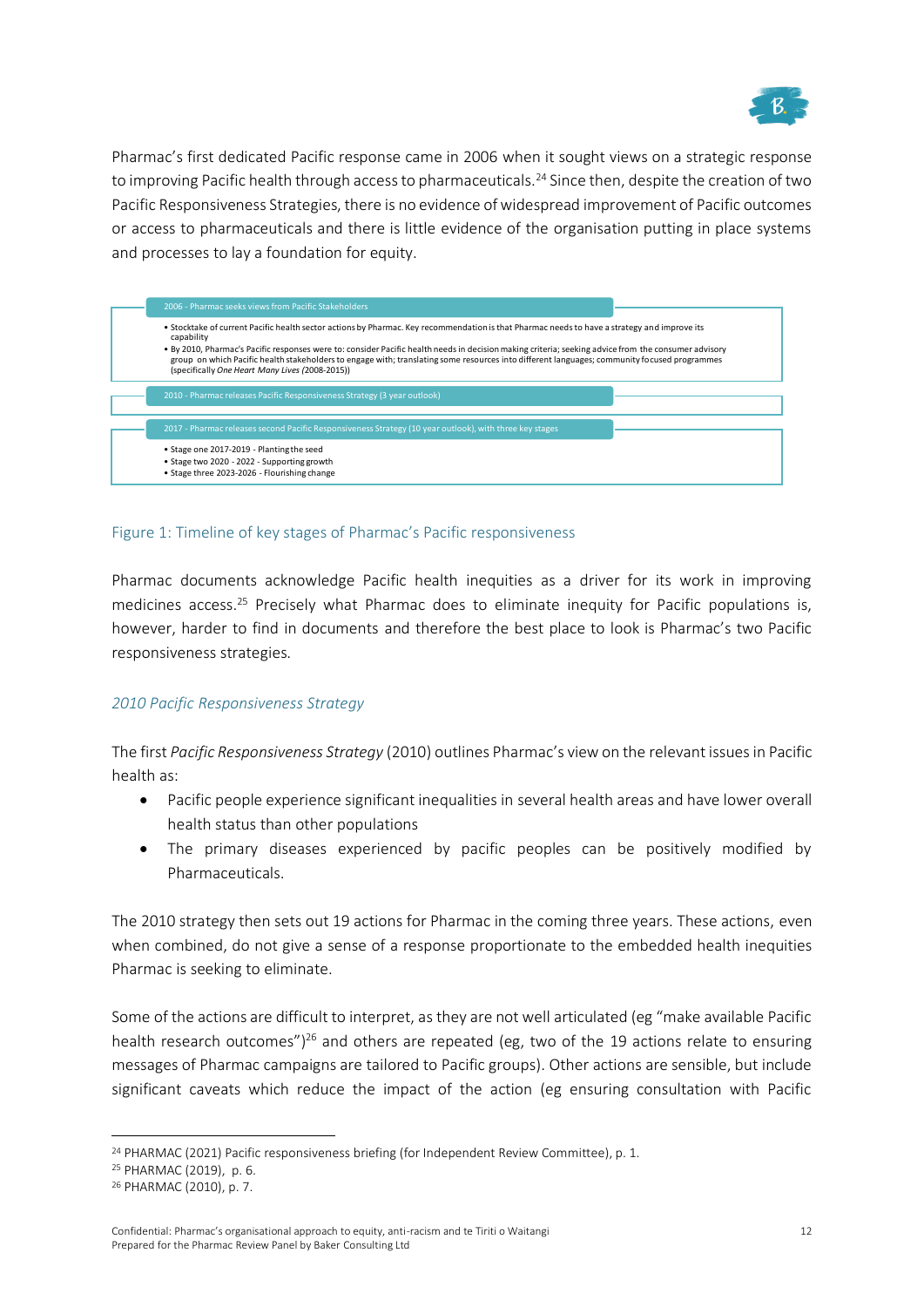![](_page_12_Picture_0.jpeg)

stakeholders "where medicines funding decisions are of significant relevance")<sup>27</sup> or are so unspecific they become almost meaningless (eg "consider Pacific health needs when deciding on new [access and optimal use] campaigns").<sup>28</sup>

## *2017 Pacific Responsiveness Strategy*

Seven years later Pharmac released its second *Pacific Responsiveness Strategy* (2017), this time with a ten-year outlook. Compared with the 2010 strategy, the 2017 document is more polished, involved engagement with Pacific health experts, and gives more of a sense of the strategic direction Phamac is taking. Substantively, however, it maintains a commitment to what might be described as 'low hanging fruit', which is ultimately disproportionate to the nature of the inequities Pharmac is attempting to address.

The 2017 strategy's purpose is to "support Pacific people in New Zealand to live healthy lives through improved and timely access to, and use of, medicines and medical devices".<sup>29</sup>

Pharmac outlines that it will influence health outcomes of Pacific people on three levels:

- Connecting with Pacific communities directly
- Embedding Pacific perspectives into Pharmac as an organisation
- Influencing change in the health system.

The strategy sets out three distinct stages, starting with planting the seed (2017-2019), then supporting growth (2020-2022) and ending with flourishing change (2023-2026). Actions in the strategy relate only to this first stage and are mapped to the three levels at which Pharmac will influence Pacific outcomes.

The actions to embed Pacific perspectives into Pharmac as an organisation largely relate to raising staff awareness and building staff skills (eg raising awareness of health disparities as part of training for Phamac staff, and developing skills and knowledge within Pharmac to support application of the Factors for Consideration in regards to population groups 'experiencing health disparities'). <sup>30</sup> For context, the Ministry of Health invested in raising awareness of inequalities throughout the health and disability sector in the early 2000s, so it is concerning that this is the level of action identified as a priority in 2017. Another set of actions at a system level relate to merely building relationships with other government agencies (including DHBs and the Ministry of Health),  $31$  which are concerning given this was meant to be an action the 2010 strategy.<sup>32</sup>

Perhaps because of a lack of clear rationale or evidence base, some of the content of the strategy lacks credibility. For example, when explaining how it will embed Pacific perspectives within Pharmac, the strategy states "We will look at the success that *Te Whaioranga* has had in building expertise and

<sup>27</sup> PHARMAC (2010), p. 7.

<sup>28</sup> PHARMAC (2010), p. 7.

<sup>29</sup> PHARMAC (2017), p. 1.

<sup>30</sup> PHARMAC (2017), p. 5.

<sup>31</sup> PHARMAC (2017), p. 6.

<sup>32</sup> PHARMAC (2010), p. 8.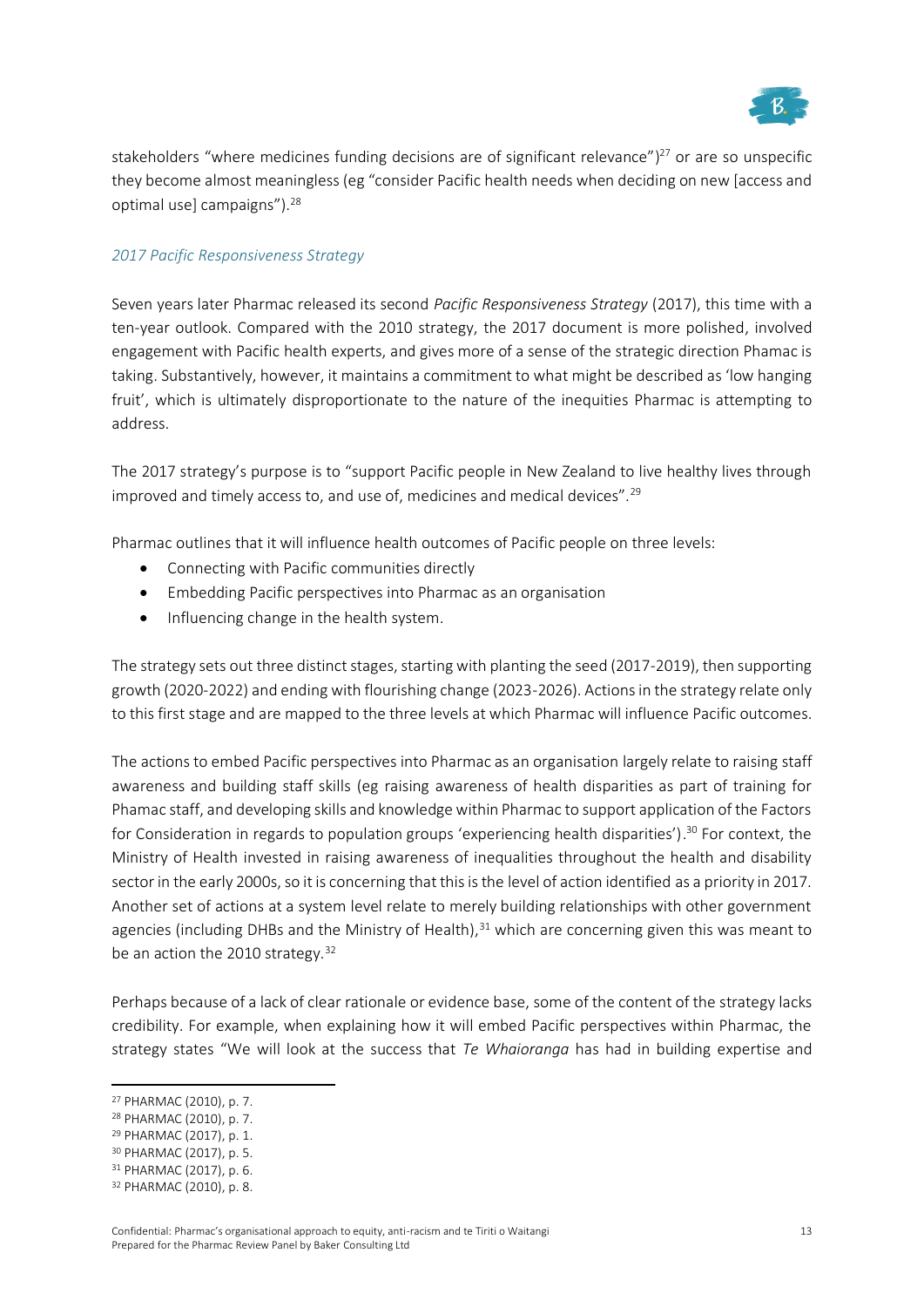![](_page_13_Picture_0.jpeg)

capability in Te Ao Māori within the organisation, to help guide a similar enhancement of understanding and appreciation".<sup>33</sup> There is no evidence that *Te Whaioranga* has led the levels of expertise and capability that any group should aspire to – and in fact low Māori workforce number remain low despite being a *Te Whaioranga* priority for close to two decades.<sup>34</sup>

There are, however, some actions that if implemented *might* be part of a comprehensive pro-equity approach within Pharmac. These actions, such as "change internal processes where required to ensure Pacific health considerations and perspectives are factored into Pharmac's work"<sup>35</sup> and "ensure Pharmac's external advisory groups take into account, and provide high-quality advice on, considerations important to the health of Pacific people"<sup>36</sup> (both actions to be completed by 2019), show an understanding of the need to change internal practices but are light on detail about what might actually be involved. Pharmac notes these two actions as only partially achieved to date.<sup>37</sup>

## *Has the 2017 Strategy been implemented?*

Leaving to one side whether the Pharmac Strategies are enough of a commitment to improving Pacific health outcomes and achieving equity, it is important to also investigate whether Pharmac is delivering on its commitments to Pacific health set out in its stage one activities under the 2017 strategy (through to 2019).

By its own account, Pharmac has achieved fewer than half of its actions (11 out of 24). Completed actions tend to be amongst the least challenging and least likely to have a significant impact by themselves. These actions are especially focused on raising awareness amongst health professionals or staff, building relationships with other government organisations or in merely embedding the need to *consider* Pacific populations into responsible use of pharmaceuticals activities *as appropriate* (emphasis added).

One of the completed actions does appear more substantive ("facilitated or undertake research relating to access or use of medicines by Pacific peoples"). Pharmac view this as completed on the basis of:

- Partnering with the Health Quality and Safety Commission to fund some elements of Whakakotahi (its primary health care quality improvement programme) including a Type 2 diabetes programme led by the Tongan Health Society
- Partnering with Arthritis New Zealand to evaluate two gout management programmes, one of which, Owning My Gout, predominantly enrolled Pacific patients with gout residing in the Counties Manukau DHB.

Whakakotahi evaluations, commissioned by the Health Quality and Safety Commission, are generally positive about Pharmac's involvement, but it is difficult to get a sense of the size of the projects funded

<sup>33</sup> PHARMAC (2017), p. 3.

<sup>&</sup>lt;sup>34</sup> For more discussion on Pharmac's Māori workforce refer to our early observations report.

<sup>35</sup> PHARMAC (2017), p. 5.

<sup>36</sup> PHARMAC (2017), p. 5.

<sup>&</sup>lt;sup>37</sup> PHARMAC (2021) Pacific responsiveness briefing (for Independent Review Committee), p. 9.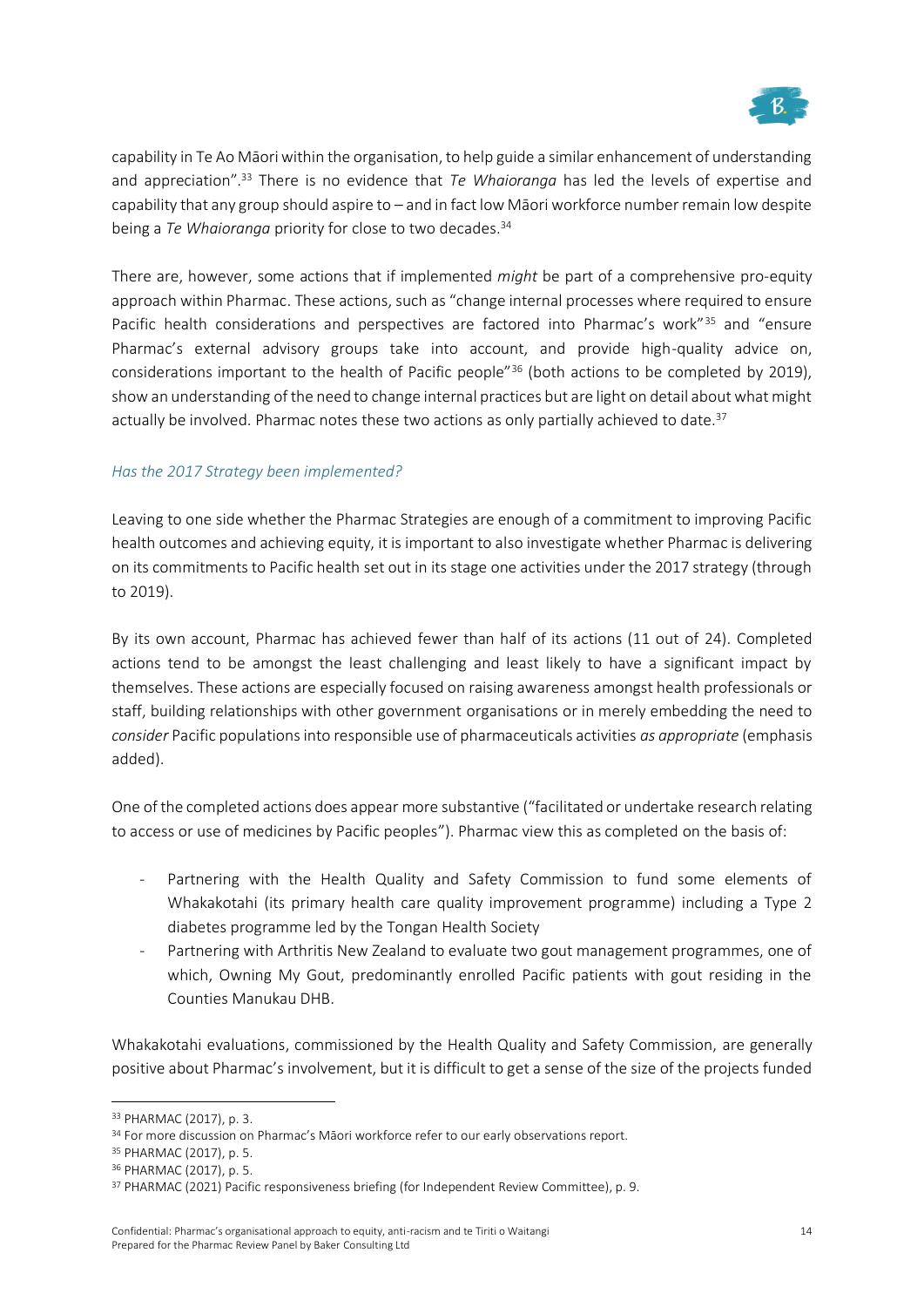![](_page_14_Picture_0.jpeg)

by Pharmac and how much investment was involved (although it is clear that Pharmac funding supported three of the nine Whakakotahi projects in 2019).<sup>38</sup> One evaluation report noted that while the Tongan Health Society project in Auckland led to "improvement in medicines access equity, with patients enquiring about picking up scripts" and "noticeable increase in patient engagement with their health"<sup>39</sup> a number of system level issues were raised that fall outside of the Whakakotahi project but nevertheless directly impact access to medicines. These include the cost of medicines and devices, and the costs of general practice visits (even where prescriptions are low or no cost). As one evaluation participant is quoted as saying:

*"Despite what we do, the biggest barrier to medicine access equity remains the cost, all costs associated with getting and taking medication."<sup>40</sup>*

Whatever its size, it seems unlikely that funding one Pacific focused project and evaluating another programme with high Pacific patient enrolment is sufficient demonstration of a commitment to eliminating inequity. In other words, while this is more substantive than other completed actions, it is perhaps best thought of as the minimum a reasonable person would expect from an organisation that has identified Pacific health as a strategic priority.

Pharmac has also 'partially achieved' 11 actions and not achieved two actions. This review has not looked into the adequacy of these assessment but as a general observation, the term 'partially achieved' appears a broad one and includes situations where adjacent work was carried out, even if it was not directly related to the action reported on.<sup>41</sup>

It is noted that overall responsibility for the Pacific Responsiveness Strategy sits with one staff member, further reinforcing the disconnection between high level commitments and what Pharmac invests in organisationally.

## Does Pharmac's organisational structure reflect its equity commitments?

Across the New Zealand health and disability system it is common to see executive team structures reflecting organisational priorities. Since the 1990s, this has generally included a dedicated Māori role, often with a team/unit,<sup>42</sup> which at times is described as an expression of the Crown's Treaty of Waitangi

<sup>38</sup> Gasparini and Appleton-Dyer (2020).

<sup>39</sup> Boswell et al. (2020), p. 34.

<sup>40</sup> Boswell et al. (2020), p. 39.

<sup>&</sup>lt;sup>41</sup> For example, the action "ensure PHARMAC's external advisory groups take into account and provide high-quality advice on, considerations important to the health of Pacific people" is partially achieved, but the internal Pharmac reporting notes "the recruitment process for clinical advisors was reviewed to meet Te Tiriti o Waitangi obligations and look at diversifying membership. Work has also been undertaken to review and update the PTAC and PTAC subcommittee Terms of Reference to promote diversity of membership. The consideration of Pacific health need is visible in our prioritisation processes." None of this reporting relates to the action on the face of it.

<sup>42</sup> Durie (1998), p. 189.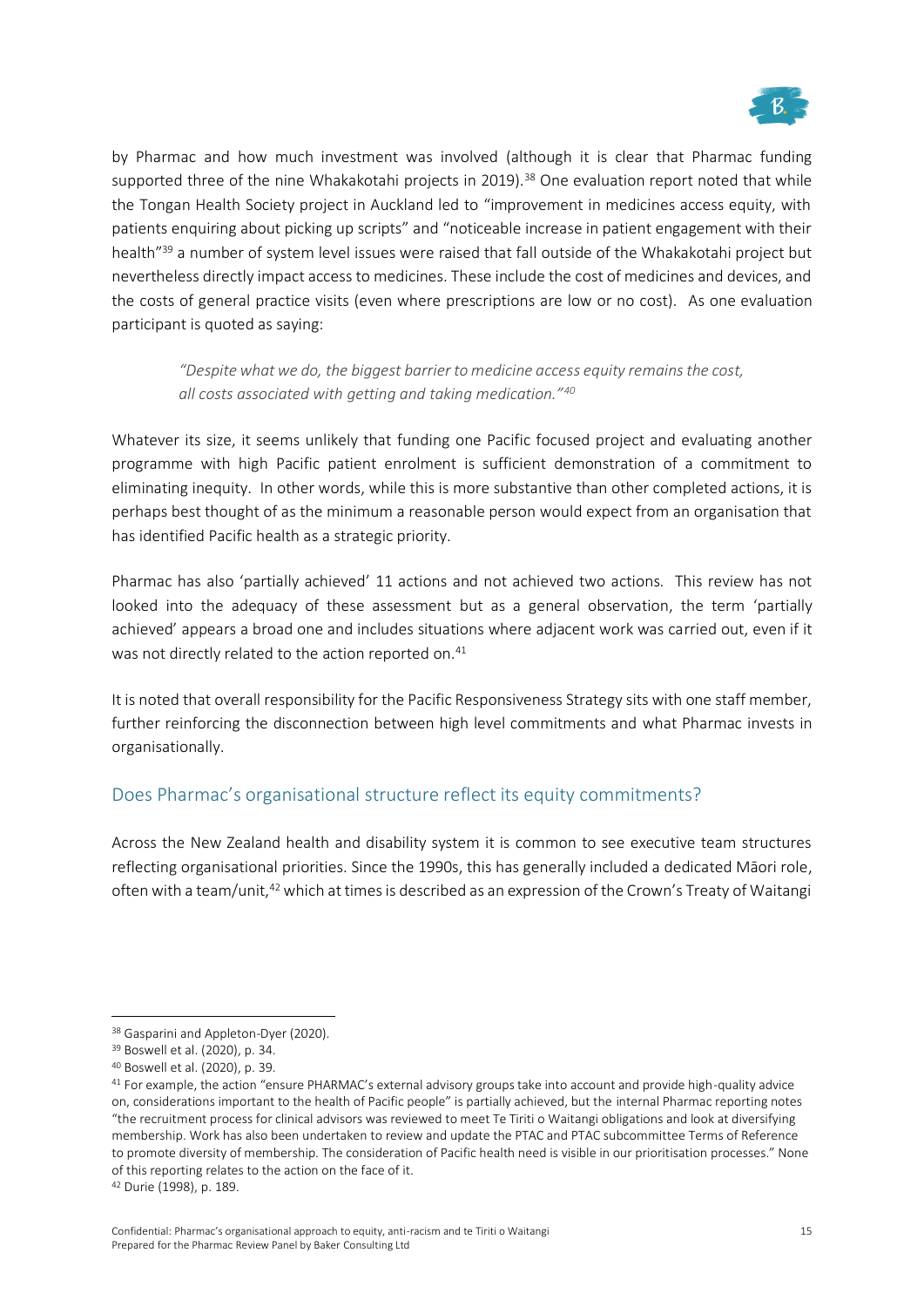![](_page_15_Picture_0.jpeg)

principle of "participation",<sup>43</sup> and seen as a way to spearhead integration of equity issues across an organisation.<sup>44</sup>

#### Chief Advisor Māori position

For the first time in its history,<sup>45</sup> Pharmac has a Chief Advisor Māori position on its senior management team. This role is less than a year old, despite this type of position being well established in other health sector Crown entities.<sup>46</sup> There are no dedicated positions for any of Pharmac's other priority groups (such as Pacific populations, refugee or rural populations) nor for groups that are not currently well served by the health and disability system (e.g. people with lived experience of disability).<sup>47</sup>

The Chief Advisor Māori position is seen as a positive move by external stakeholders.<sup>48</sup> As it was an action for Pharmac in the most recent iteration of *Te Whaioranga,* 49 the appointment to Chief Advisor Māori is an example of the organisation delivering on its strategic commitments to Māori and equity.

In the organisation structure the Chief Advisor Māori role has no team of its own. It is one of only two positions on the senior management team without line management responsibilities – the other one a fixed term position. In informant interviews, it appears that the Chief Advisor Māori role is able to call on resource from across other teams and has a working relationship with the small number of Māori staff across the organisation.<sup>50</sup>

There is a tension, however, in Pharmac's establishment of the Chief Advisor role without either a dedicated budget or a dedicated team. On one hand, it makes it clear that the responsibility to embed *Te Whaioranga* and equity sits with the organisation as a whole and frees up the Chief Advisor Māori for the actions it is accountable for. These actions are largely focused on influencing the senior management team and building external relationships:

- Shaping the long-term role on the senior leadership team and identifying long-term business need
- Establishing a Māori advisory rōpū to provide initial and ongoing advice
- Leading and fronting the refreshed *Te Whaioranga* with Māori stakeholders
- Providing mātauranga Māori and Te Ao Māori perspectives at the senior leadership team and within Pharmac.<sup>51</sup>

<sup>43</sup> Came & Tudor (2017).

<sup>44</sup> Chin et al. (2018), p. 13.

<sup>45</sup> This view was shared in two separate key informant interviews, although it is noted that there have been Māori leadership roles at 3rd tier in the past.

<sup>46</sup>As at October 2021, publicly available information on DHBs show two (out of 20) do not identify a second tier (executivelevel) Māori health role (Hawke's Bay and South Canterbury). It is noted, however, that in some DHBs the role is jointly responsible for Pacific health (such as Canterbury DHB).

<sup>47</sup> Based on Pharmac Organisation Chart, 7 May 2021.

<sup>48</sup> Two external key informant interviews.

<sup>49</sup> PHARMAC (2020c), p. 8.

<sup>50</sup> There are 6 other dedicated Māori positions under the Director of Engagement and Implementation. In May 2021 these were mostly vacant but it is understood they have since been filled.

<sup>51</sup> Chief Advisor Māori position description.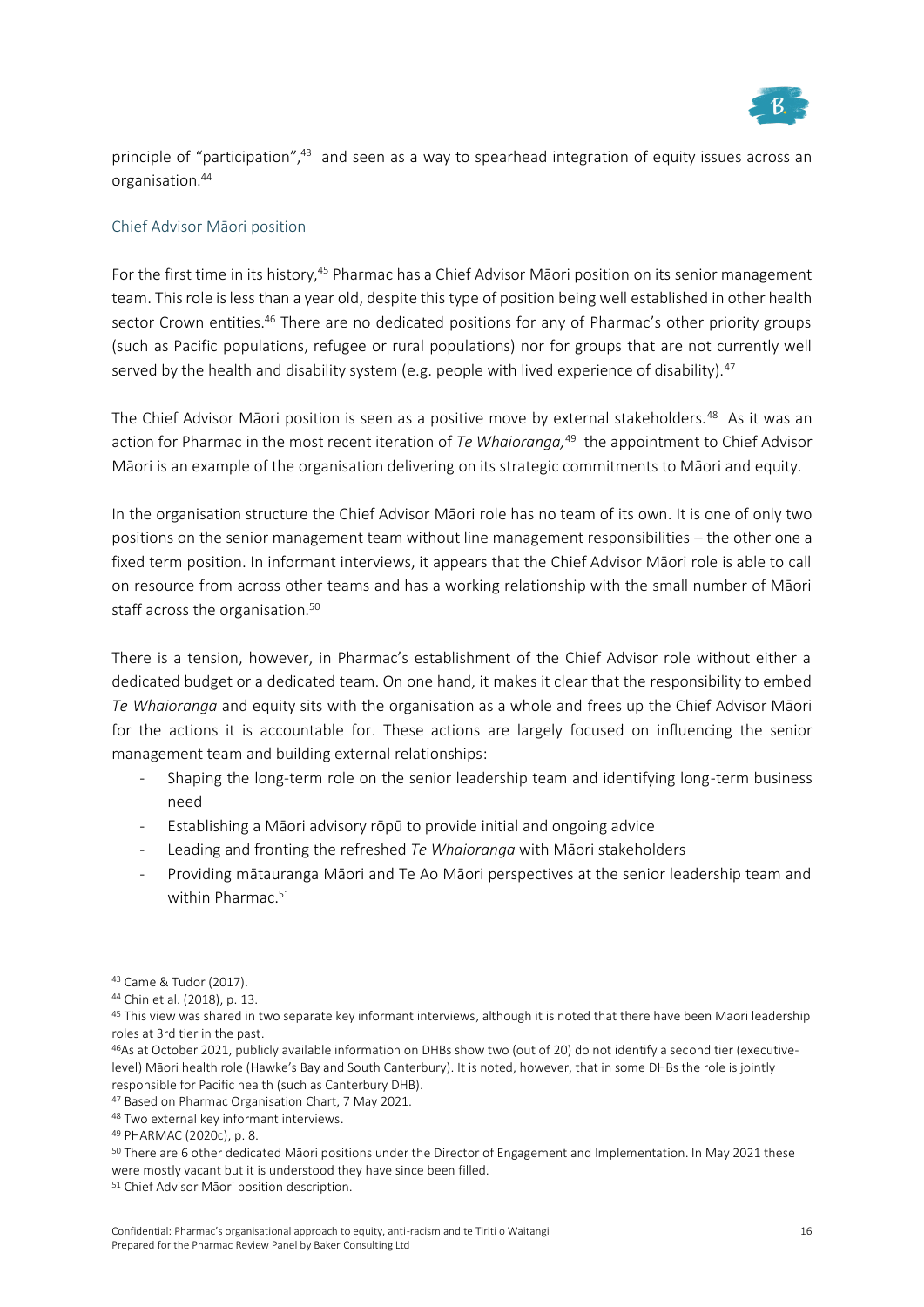![](_page_16_Picture_0.jpeg)

On the other hand, the lack of a dedicated budget or team could compromise the ability of the role to deliver on several its key focus areas, some of which will be resource intensive and the combination of which are a lot to ask from one individual. These include:

- Work with the Chief Executive to shape Pharmac's long term approach to Māori leadership
- Provide strategic advice and support on Māori health
- Provide direction and advice on implementation of *Te Whaioranga* including engagement with Māori
- Establishing and maintaining relationships with Māori (with the Chief Executive)
- Support Pharmac to respond to and work with Māori on important issues
- Working with the senior leadership team to support fulfilment of their accountabilities under Te Tiriti o Waitangi and *Te Whaioranga*.

With the position having been in place for less than a year, it is difficult to determine whether these tensions are being sufficiently managed. Overall, it is promising – but Pharmac need to be able to regularly review whether the role needs to have a team and budget and be prepared to put these supports in place.

## Equity, Māori health and Pacific health positions throughout the organisation

In addition to a new senior management team position, Pharmac has dedicated roles with an equity, Māori health or Pacific health focus (these are referred to from this point as "equity roles"). There are no dedicated roles for other population groups identified as a priority by Pharmac or for issues related to disability.

Without a deep dive into the work programmes of these teams and roles it is possible only to make the high-level observation that there does not seem to be a strong a structural response to ensuring equity, Māori health and Pacific health expertise across the organisation. Pharmac will necessarily have to work hard to ensure all roles are (rapidly) equipped to deliver on equity obligations (which means more than mere awareness raising, as discussed in the Pacific responsiveness case study).

Other observations on the equity roles include:

- The equity roles comprise six dedicated Māori roles,<sup>52</sup> one Pacific advisor and four other roles with an explicit equity focus (eg part of the Access Equity team).<sup>53</sup> Combined with the Chief Advisor Māori role this makes 12 equity roles<sup>54</sup> in amongst around 170 roles (note roles is not the same as full time equivalent staff).

<sup>52</sup> Kaiwhakahaere Te Whaioranga – Manager Te Whaioranga, Principal Adivsor Rōpū Engagement, Senior Advisor Systems, Te Whaioranga Strategy Senior Project Lead (fixed term), Māori Programmes Coordinator and Senior Māori Programmes Lead.

<sup>53</sup> Manager (Access Equity), Senior Advisor Access Equity, Senior Comms Advisor (fixed term) and Principal Analyst, Access equity.

<sup>54</sup> One role – Principal Analyst Access Equity –appears in two teams in the organisation chart. This is assumed to be the same role shared across two teams.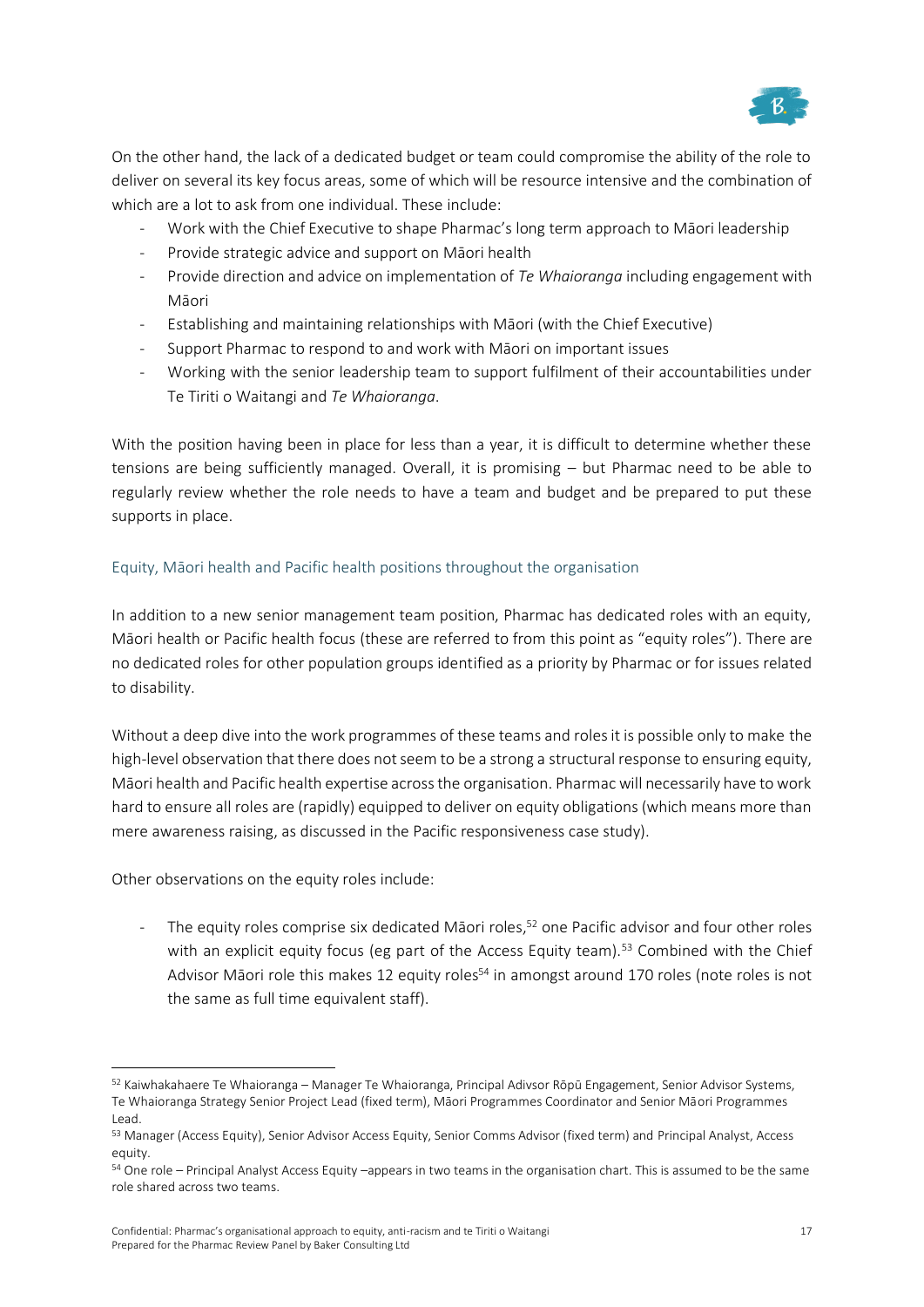![](_page_17_Picture_0.jpeg)

- Given that the 2018 pro-equity review of Pharmac also highlighted concerns with the lack of critical mass for Māori responsiveness and equity,<sup>55</sup> still only having only 7% of roles focused on equity seems like too small a transformation over three years.
- Outside of the Chief Advisor Māori role, all equity roles report to the Director of Engagement and Implementation. In its position description, this Director role is responsible for the development of *Te Whaioranga* and for leading the *Access Equity Team* and for developing and contributing to policy, strategy, and relationship management, but has no responsibilities for achieving equitable outcomes. The role's person specifications are broad with the only direct requirement being a "strong knowledge of Māori health issues and how to strengthen the positive role subsidised medicines can play in the health and wellbeing of Māori".<sup>56</sup> There is no reference to equity, Pacific health, or disability in the person specifications.

## Do Pharmac's workforce policies reflect a commitment to equity?

## Low numbers of Māori staff suggest a lack of commitment to building a Māori workforce

As previously noted, Pharmac has failed to recruit and retain Māori staff. Despite decades of commitment to building the number of Māori staff, the numbers have in fact declined since 2015 (for 6 to 4). This begs the question: is Pharmac's commitment to building a Māori health workforce just lipservice? Certainly, it would be reasonable to expect that if building Māori staff numbers was more than a slogan for the organisation there would be a clear narrative explaining the lack of progress. Instead, Pharmac's Māori responsiveness briefing to the Pharmac review panel is silent on what has happened in previous years in this area.

In interviews Pharmac staff indicated Māori staff numbers are likely to have increased in the past three months, so may be slightly improved from the data reported by Pharmac to date. The change is likely to be relatively small and therefore do impact the overall findings on Māori staff numbers, especially given these observations have been made on data dating back to 2015.

#### HR information systems may not be providing credible ethnicity data

Looking overall Pharmac staff numbers by ethnicity, the numbers of Pacific staff are very low (with only 1 staff member recorded for 2015-2019, and 2 staff members recorded with Pacific ethnicity 2020- 2021). However, the credibility of this data is questionable. Pharmac itself states "it is likely that our ethnicity information does not capture the full picture".<sup>57</sup> The way the data is reported strongly suggests that the health and disability sector's *Ethnicity Data Protocols*, <sup>58</sup> based on the way the ethnicity data is presented (for example it is not clear how multiple ethnicities are dealt with in the Pharmac data). This is particularly true for the years before 2017, where Pharmac has used idiosyncratic ethnicity

<sup>55</sup> Baker & Jones (2018), p. 9.

<sup>56</sup> Position Description: Director of Engagement & Implementation (March 2018).

<sup>57</sup> PHARMAC Personal communication (3 August, 2021), p. 3.

<sup>58</sup> Ministry of Health (2017).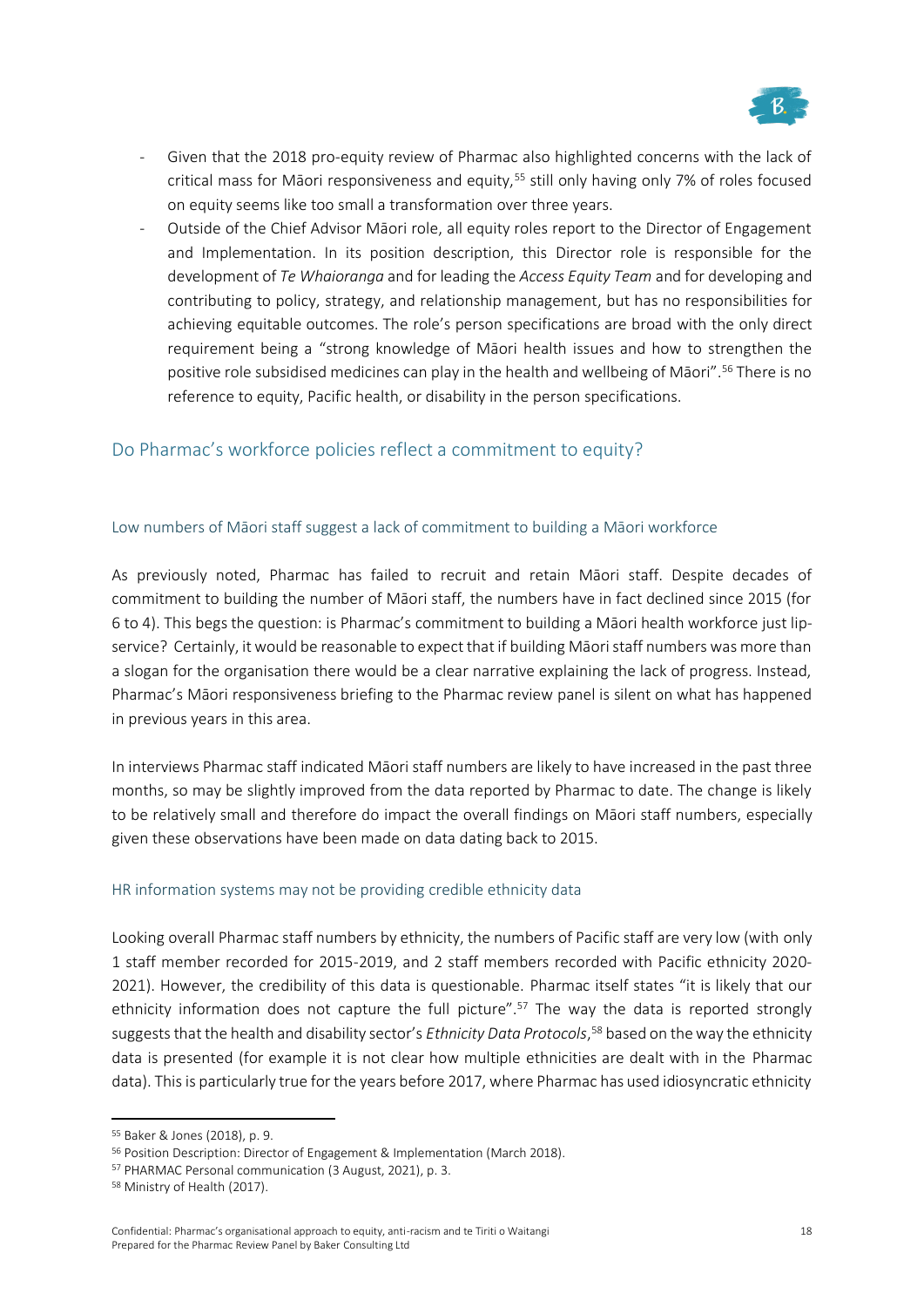![](_page_18_Picture_0.jpeg)

outputs (eg "NZ European/Pākehā & American")<sup>59</sup> but is still concerning in more recent data which refers to "ethnicity / country of origin",<sup>60</sup> suggesting deviation from the protocols. Given the *Ethnicity Data Protocols* are meant to apply to "employees of health and disability organisations and agencies – for example for health workforce statistics" $61 -$  and given how crucial good quality ethnicity data is for the health and disability system's equity efforts – the lack of a consistent approach to ethnicity data in Pharmac's HR systems is concerning.

## There is no organisational data on number of staff with lived experience of disability

When asked about disability information on Board members, committee members or staff, Pharmac state:

*"Pharmac has not collected information on whether Board members, Committee members or Pharmac employees identify as having a disability*".<sup>62</sup>

## Pharmac's *People and Capability Strategy* lacks a sense of urgency

Pharmac's *People and Capability Strategy* was released in 2020 and aims to provide "the high-level roadmap to take the organisation forward over the next four years".<sup>63</sup> One of the drivers of the *People and Capability Strategy* is to do more as a partner under te Tiriti o Waitangi, in line with the refreshed *Te Whaioranga* strategy.

The *People and Capability Strategy* itself is standard-looking and, apart from choosing to focus on diversity and inclusion (which is often criticised by academics and health professionals because "it feels good for a large number of people precisely because it is depoliticized. It does not demand accountability").<sup>64</sup>

The lack of urgency is illustrated in two examples:

1. The timeframes for action are overly generous. One key indicator of success is to have Māori senior leadership in place in Pharmac by 2023<sup>65</sup>. On face value this appears to relate to the appointment of a Chief Advisory Māori and if this case the timeframes are extraordinarily generous and it is surprising the position has been recruited ahead of this schedule. If this is in fact about developing an approach to building more Māori senior leadership in the organisation (i.e. more than one role) then the timeframes are still generous but less glacial.<sup>66</sup>

<sup>59</sup> PHARMAC Personal communication (3 August 2021).

<sup>60</sup> PHARMAC Personal communication (3 August 2021).

<sup>61</sup> Ministry of Health (2017), p. 4.

<sup>62</sup> PHARMAC Personal communication (3 August, 2021), p. 1.

<sup>63</sup> PHARMAC (2020a), p. 2.

<sup>64</sup> DeSouza (2018), p. 14.

<sup>65</sup> PHARMAC (2020c), p. 7.

<sup>&</sup>lt;sup>66</sup> This could also be an example of a poorly worded strategy. The wording throughout this document is variable, and at times very dated (for example refering to "Māori and Polynesian staff" (PHARMAC 2020c, p. 8)).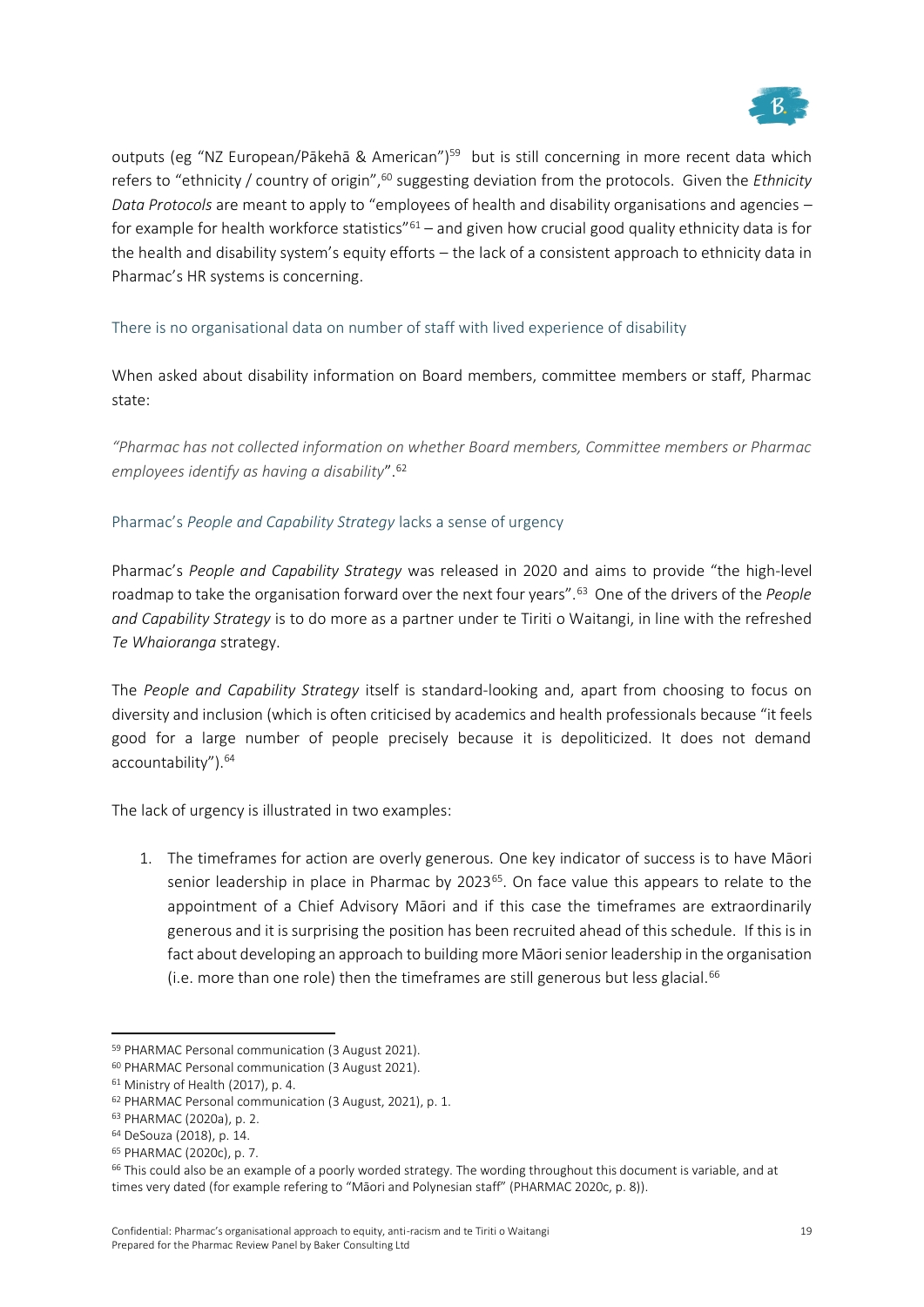![](_page_19_Picture_0.jpeg)

2. The goals and actions do not always match. Although increasing Pharmac's Māori and Pacific workforce is a key indicator of success, none of the actions under diversity and inclusion are directly focused on this. Instead, where specific groups are mentioned, the focus is on ensuring gender equity and achieving Rainbow accreditation (worthy actions, but not ones that match the goals).

#### Pharmac is able to document and share its approach to gender pay equity

For the 2020/2021 financial year Pharmac's gender pay gap was 6%, with the median hourly rate for females being \$50.50 and for males \$53.47.<sup>67</sup> Pharmac compares favourably with the wider public service (the gender pay equity gap across the public service was 10.5% in mid-2020).<sup>68</sup> Pharmac's view is that its gender pay equity gap is mostly attributed to a higher percentage of females in roles in lower pay bands or in part-time roles.

Over the last ten years the median salaries have dropped for each of the two groups, but more so for females.

Although Pharmac has indicated it regularly reviews pay equity by ethnicity it has not provided this information because the small number of staff recorded as ethnicities other than NZ European could make employee information identifiable. As a result it is not possible to see if the gender pay inequities are compounded by racism.

As already mentioned, Pharmac does not collect information on disability and, therefore, does not investigate pay equity by disability.

## Does the make-up of Pharmac's advisory groups reflect a commitment to equity?

Pharmac has not routinely collected ethnicity, disability, or gender data from membership of its clinical advisory committees (the Pharmacology and Therapeutics Advisory Committee (PTAC) and its subcommittees). This implies a lack of interest, in previous years if not currently, in how key advisory groups reflect the population, notwithstanding issues of whether the make-up of the groups reflect the values of the organisation.

However, Pharmac has recently sought ethnicity and gender data from clinical advisory committee members which shows:

- 152 of clinical advisory committee members provided ethnicity data. As with the HR data provided, there are indicators that the 2017 Ethnicity Data Protocols have not been followed.

<sup>67</sup> PHARMAC Personal communication (4 August, 2021), p. 1. It is assumed that the analysis is based on self identified female gender compared with self identified male gender. No information is provided for gender diverse groups. <sup>68</sup> State Services Commission (2020), p. 8.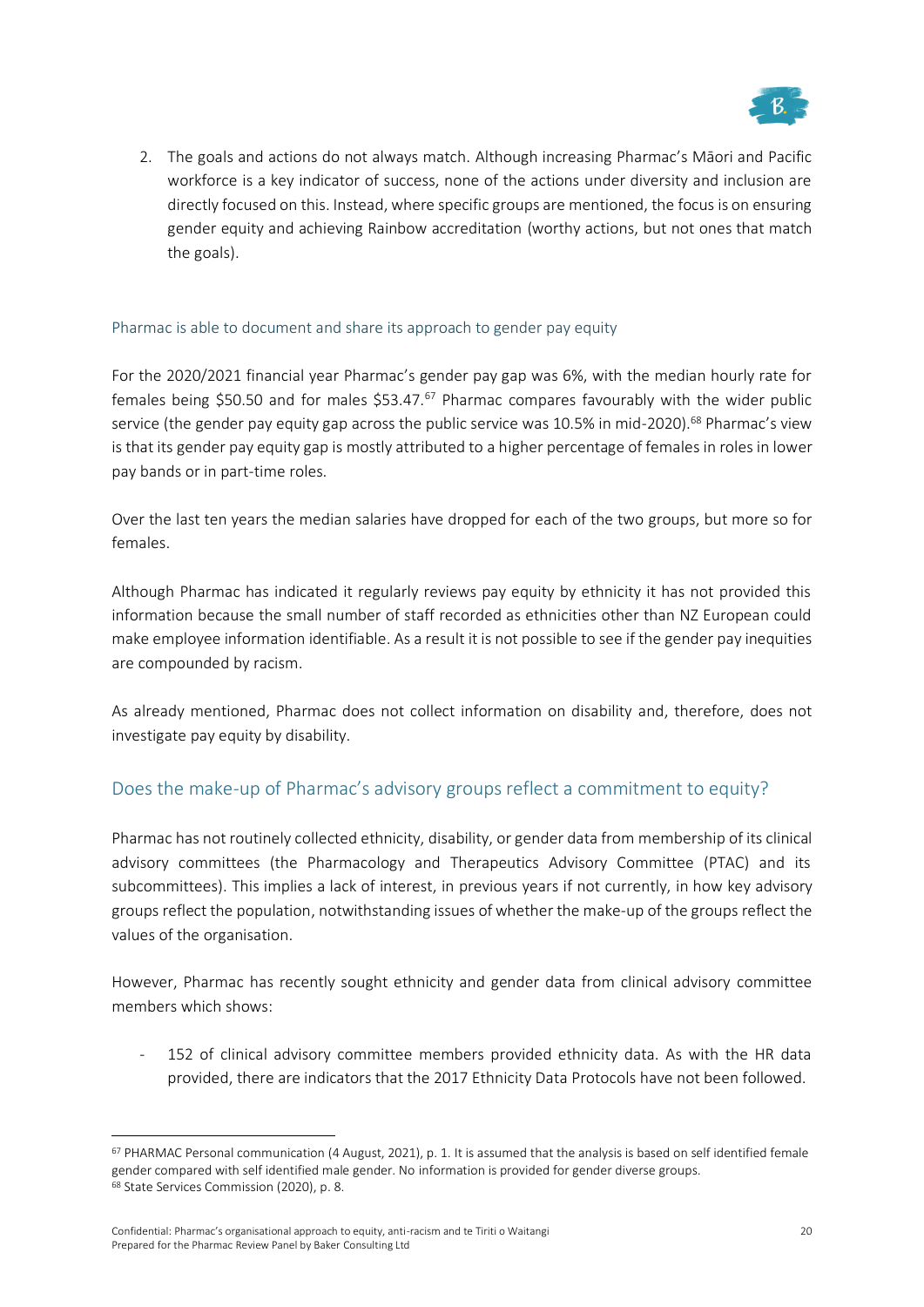![](_page_20_Picture_0.jpeg)

- Of those who provided ethnicity data, 70% identify as NZ European (this does not include people who identified as multiple ethnicities such as NZ European (South African)) and 3% identify as Māori (this includes people who identify as more than one ethnicity). In comparison, 6% of respondents identified as "British".
- On the data provided, no clinical advisory committee members identify as a Pacific ethnicity.
- 140 of the 205 clinical advisory committee members who provided gender information, 41% identified as female and 59% as male.

Even without routinely collected demographic data, Pharmac clearly has enough information to be concerned about the composition of these groups and their apparent monoculturalism. By its own admission, Pharmac needs to increase the "diversity" of the membership of its clinical advisory committees, and is planning work in this area.<sup>69</sup>

Similarly, Pharmac does not routinely collect demographic data on its consumer advisory committee members. However, the current membership appears to being quite different to the clinical advisory committees, painting a more pro-equity picture. Of the ten current members, eight are female (two are male) and four members are Māori, two are of Pacific ethnicities and four are non-Māori, non-Pacific. Commentary provided by Pharmac on the ethnicity data reinforces the evidence that *Ethnicity Data Protocols* are not being followed.

On a more positive note, as indicated in our early observations report, a Māori Advisory Rōpū has recently been established to provide access to external Māori health capability to the organisation.<sup>70</sup> This approach was recommended in the 2018 Pro-equity review commissioned by Pharmac<sup>71</sup> and is largely positive. However, caution has been shown by some external stakeholders. For example, one submission provided to the Pharmac Review Panel spoke of the potential unintended consequences of an external Māori Advisory group being the creation of disincentives for Pharmac to build its own Māori health and equity capacity and capability.

<sup>69</sup> PHARMAC Personal communication (3 August, 2021), p. 3.

<sup>70</sup> PHARMAC (2021) Equity Briefing (for Independent Review Committee), p. 2.

<sup>71</sup> Baker and Jones (2018); it is noted that PHARMAC has demonstrated a willingness to get advice on how to apply te Tiriti o Waitangi and equity within the organisation. This observation however is focused on how long it takes the organisation to act on these kinds of findings.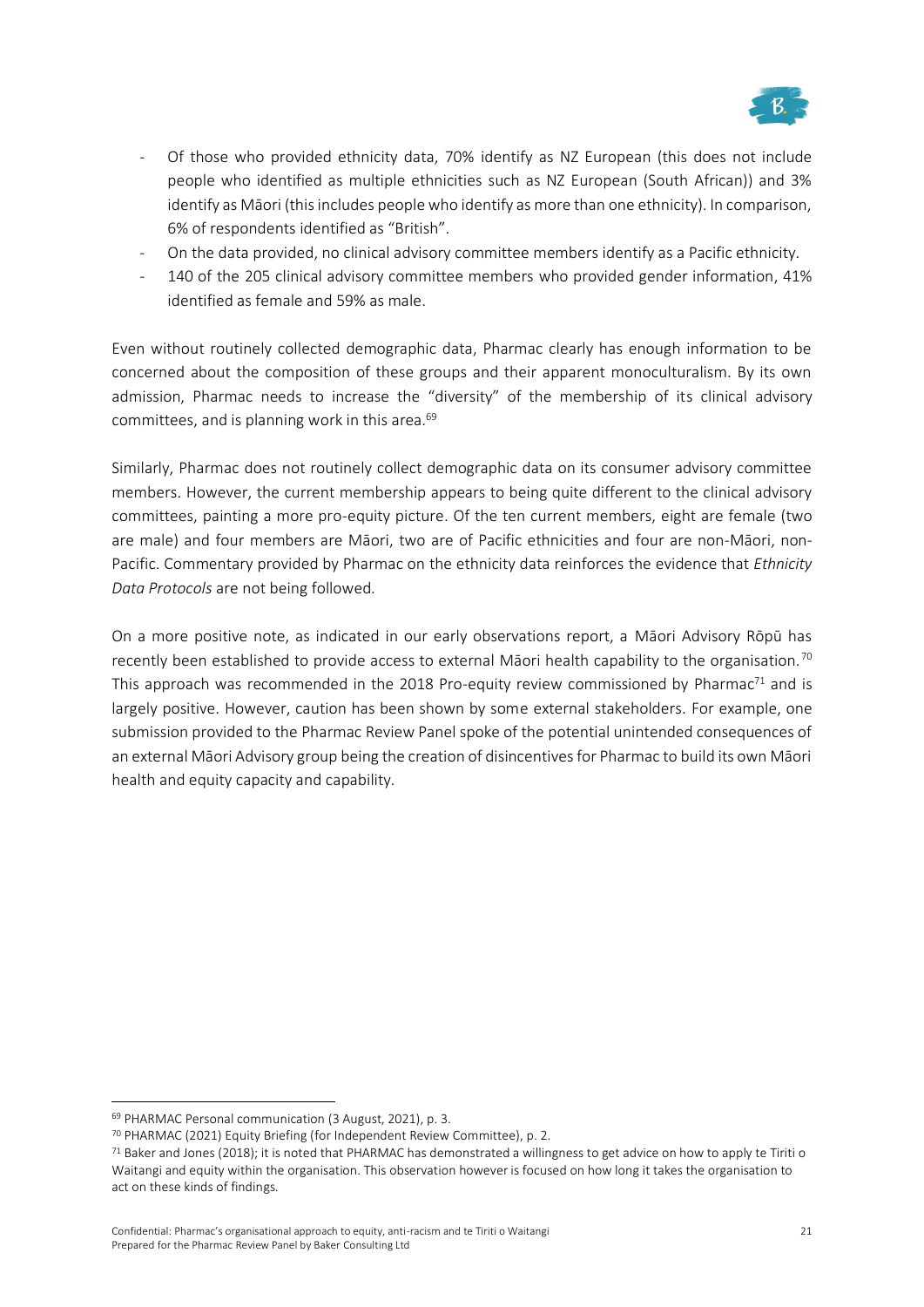![](_page_21_Picture_0.jpeg)

# Comprehensive approach to services, including addressing the multiple determinants of health

As articulated in our early observations report, Pharmac could do more to take a comprehensive approach to equity. In its 2019 document *Achieving Medicines Access Equity in Aotearoa New Zealand – towards a theory of change,* PHARMAC specifies that its work on medicines access equity applies to already funded medicines and that unfunded medicines are explicitly out of scope.<sup>72</sup> This further narrows the focus of PHARMAC's equity work.

A comprehensive approach to the determinants of health is seen as core to organisations taking equity commitments seriously.<sup>73</sup> In this case, PHARMAC's narrow approach to understanding barriers to health equity in medicines access coupled with a its narrowly defined equity obligations compromise a proequity approach. Furthermore, they can lead PHARMAC identifying set of solutions that, even if fully implemented, are unlikely to make the strides towards equity that PHARMAC requires to achieve its goals.

# Understanding the impacts of racism and actively working to address this

In Aotearoa and internationally the experience of racism is a determinant of health that negatively impacts on good health and wellbeing and is a cause of ethnic inequities.<sup>74</sup> In Aotearoa, it is unlawful to discriminate on the ground of colour, race, ethnicity, or national origin<sup>75</sup> and "racism and its many manifestations are breaches of international human rights obligations and, in the Aotearoa New Zealand context, te Tiriti o Waitangi".<sup>76</sup>

While Pharmac has acknowledged the impacts racism has on inequities and has identified the need to address "bias", it is not well embedded in the organisation.

## Racism operates on different levels

Understanding the impacts of racism starts with an understanding of the different levels on which racism operates, and then taking action to eliminate racism at each of these levels.

<sup>72</sup> PHARMAC (2019), p. 7.

<sup>73</sup> Wyatt et al. (2016).

<sup>74</sup> Williams et al. (2019); Talamaivao et al. (2020).

<sup>75</sup> Human Rights Act 1993

<sup>76</sup> Talamaivao et al. (2021).

Confidential: Pharmac's organisational approach to equity, anti-racism and te Tiriti o Waitangi Prepared for the Pharmac Review Panel by Baker Consulting Ltd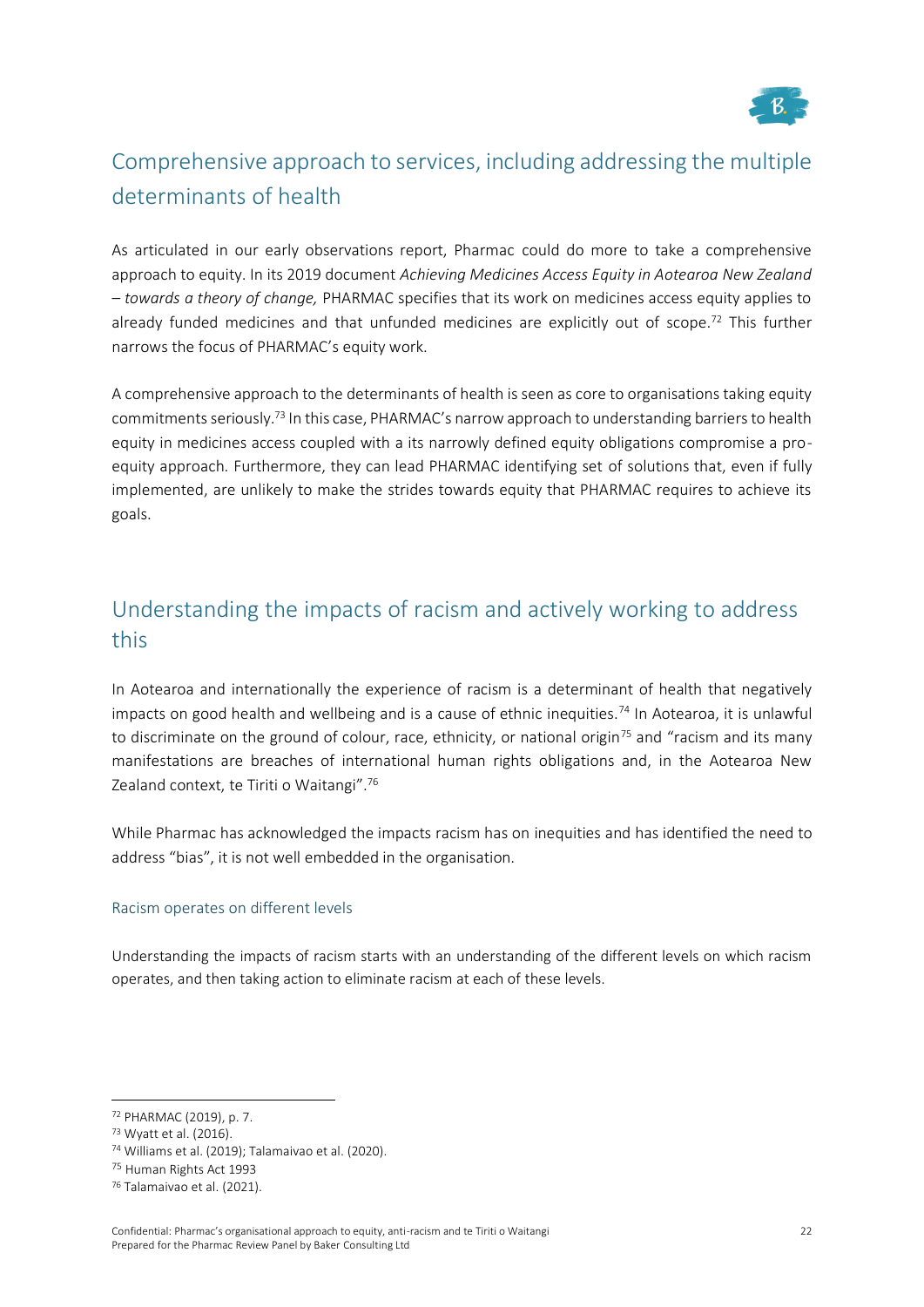![](_page_22_Picture_0.jpeg)

| Institutional racism       | Structural in nature (captured in things like differential access to the           |
|----------------------------|------------------------------------------------------------------------------------|
|                            | determinants of health, driven by policies and legislations).                      |
|                            | Includes inaction by the health and disability system in the face of need of Māori |
|                            | health need.                                                                       |
| Personally mediated racism | Intentional and unintentional discrimination (or bias) expressed by one person to  |
|                            | another person or group, based on differential assumptions about the abilities,    |
|                            | motives, and intentions of others. Personally mediated racism maintains the        |
|                            | structural barriers (and advantages for some) created by institutional racism.     |
| Internalised racism        | Acceptance of negative stereotypes and beliefs of yourself / your own ethnic       |
|                            | group. It involves accepting limitations to your own right to self-determination.  |

#### Table 3: Three levels of racism (adapted from Dr Camara Jones, 2000)<sup>77</sup>

Across New Zealand's health and disability system, it is apparent that organisations (including government agencies) are increasingly recognising the existence and impacts of racism at a strategic level, however the tangible responses to this are almost entirely at an individual level (such as raising awareness amongst and skills within the health workforce).<sup>78</sup> Terms like bias, rather than institutional racism, tend to reinforce this approach by framing the issue in a more sanitised way. Internationally, this use of "bias" is seen as a deliberate tactic:

*"Equality, diversity and inclusion's unconscious bias denies the need for institutional action because it focuses on the individual, volunteerism and minimising white fragility*".<sup>79</sup>

Pharmac has acknowledged racism's impacts but there is little evidence of corresponding action

Pharmac has acknowledged racism as a determinant of health for Māori,<sup>80</sup> but this is not further reflected in either its strategy or organisational policy documents. Instead, its view is that the solutions sit in addressing bias. Sometimes this is referred to as systemic bias by Pharmac – indicating that there is an understanding of the necessity to look beyond individual training. No explanation is given as to why the more widely accepted term "institutional racism" is not used instead.

For a strong organisational approach to racism (and anti-racism), leaders and decision makers in health and disability organisations have a responsibility to; name, implement and commit to long term antiracism action (via policies and interventions). <sup>81</sup>

In terms of its public facing commitments to addressing racism, a simple search of the Pharmac website identifies two references to racism – both in *Te Whaioranga*. There are more references to bias (25 in

<sup>77</sup> Jones (2000).

<sup>78</sup> Talamaivao et al. (2021)

<sup>79</sup> Tate (2018), p. 158.

<sup>80</sup> PHARMAC (2020c).

<sup>81</sup> Derived from a range of sources, such as: Ben et al. (2020); Bourke et al. (2019); Hassen et al. (2021); Smedley et al. (2019).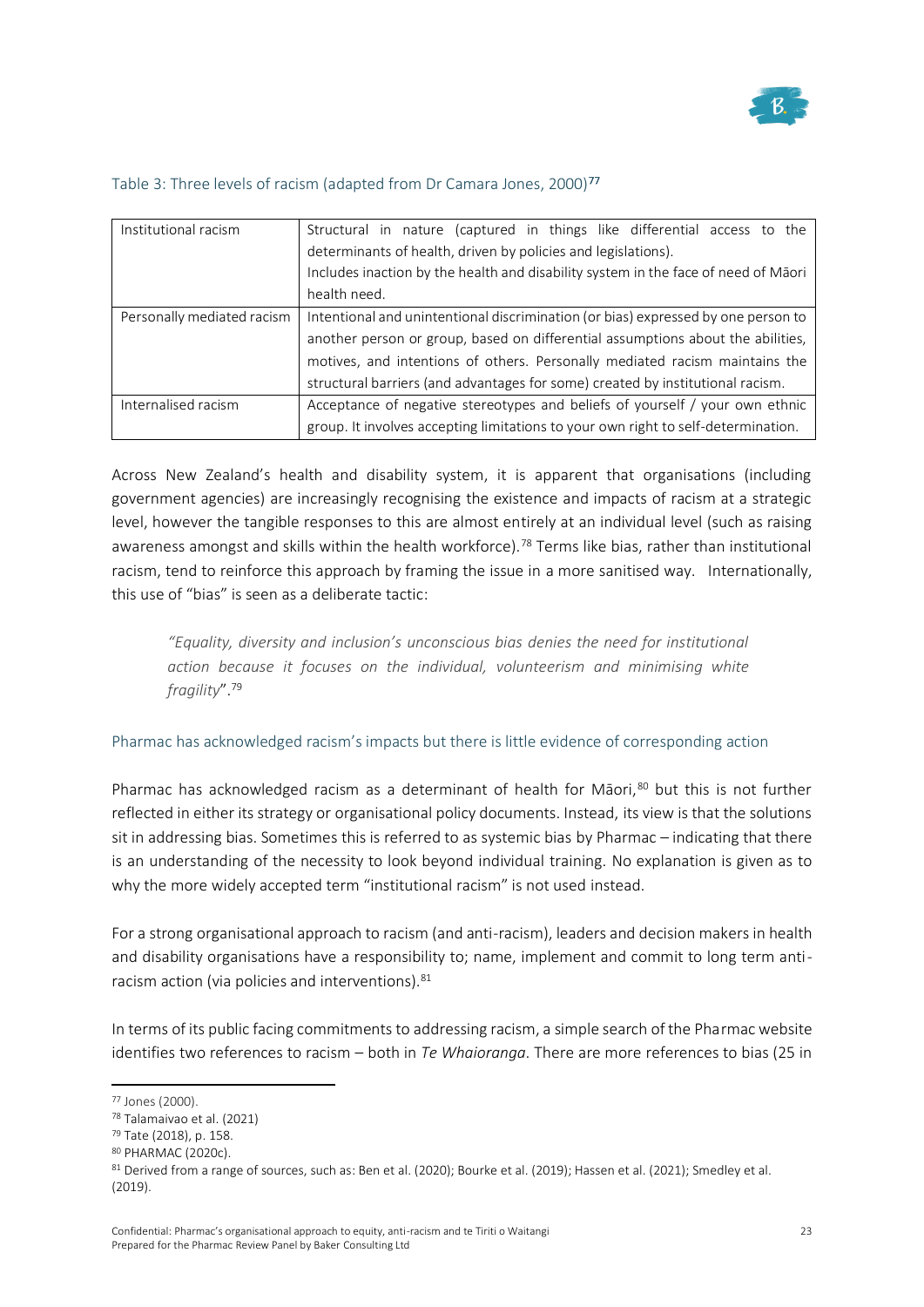![](_page_23_Picture_0.jpeg)

total) but again many of these relate to *Te Whaioranga*, highlighting a lack of demonstrated commitment to anti-racism across the organisation.

Looking at position descriptions for members of the Pharmac senior management team, there is only one mention of bias (in the Chief Advisor Māori position description – although this is as part of describing *Te Whaioranga* and is not related to any accountabilities or responsibilities of the role) and no mention of obligations to identify or eliminate racism.

Substantive work to respond to "systemic bias" is yet to be scoped by Pharmac, but it is expected to start soon.<sup>82</sup> The work on systemic bias was signalled in *Te Whaioranga* and "intends to identify barriers within Pharmac's systems that contribute to inequity for Māori".<sup>83</sup> Pharmac expects that this will lead to the development of measures and a process for routinely monitoring, reporting and addressing bias in its system. This sounds promising, but until it is completed it will be hard to know if this will have a tangible impact.

Addressing bias is also part of Pharmac's people policies (eg *Diversity and Inclusion Policy*) and it is noted that "all staff have been involved in workshops on diversity and inclusion, on unconscious bias and improving cultural intelligence".<sup>84</sup> While racial harassment is mentioned in these policies, it is only in relation to talking about legislated obligations and definitions.<sup>85</sup>

Pharmac will need to do more explicitly to counter racism if it is going to make the inroads into inequity in medicines access equity and in health outcomes generally. This includes self-assessment and reflection on how its commitment to health equity can incorporate a strengthened and visible antiracism approach throughout the entire organisation and what actions can be taken to reduce and eliminate the harmful impacts of racism on health. Key elements of an organisational anti-racism approach include leadership commitment and accountability, embedding long term change (that can withstand the changes in political will), implementing (and reorienting existing interventions) multilevel interventions and embedding evidence-based research, monitoring and evaluations to assess progress, provide evidence on what works and further embed the anti-racist focus of an organisation.<sup>86</sup>

<sup>82</sup> Key informant interviews indicate the position to lead this work is still vacant.

<sup>83</sup> PHARMAC (2021) Equity Briefing (for Independent Review Committee), p. 5.

<sup>84</sup> PHARMAC (2021) Pacific responsiveness briefing (for Independent Review Committee).

<sup>85</sup> Employment Relations Act 2000, s109.

<sup>86</sup> Ben et al. (2020); Bourke et al. (2019); Hassen et al. (2021); Smedley et al. (2019).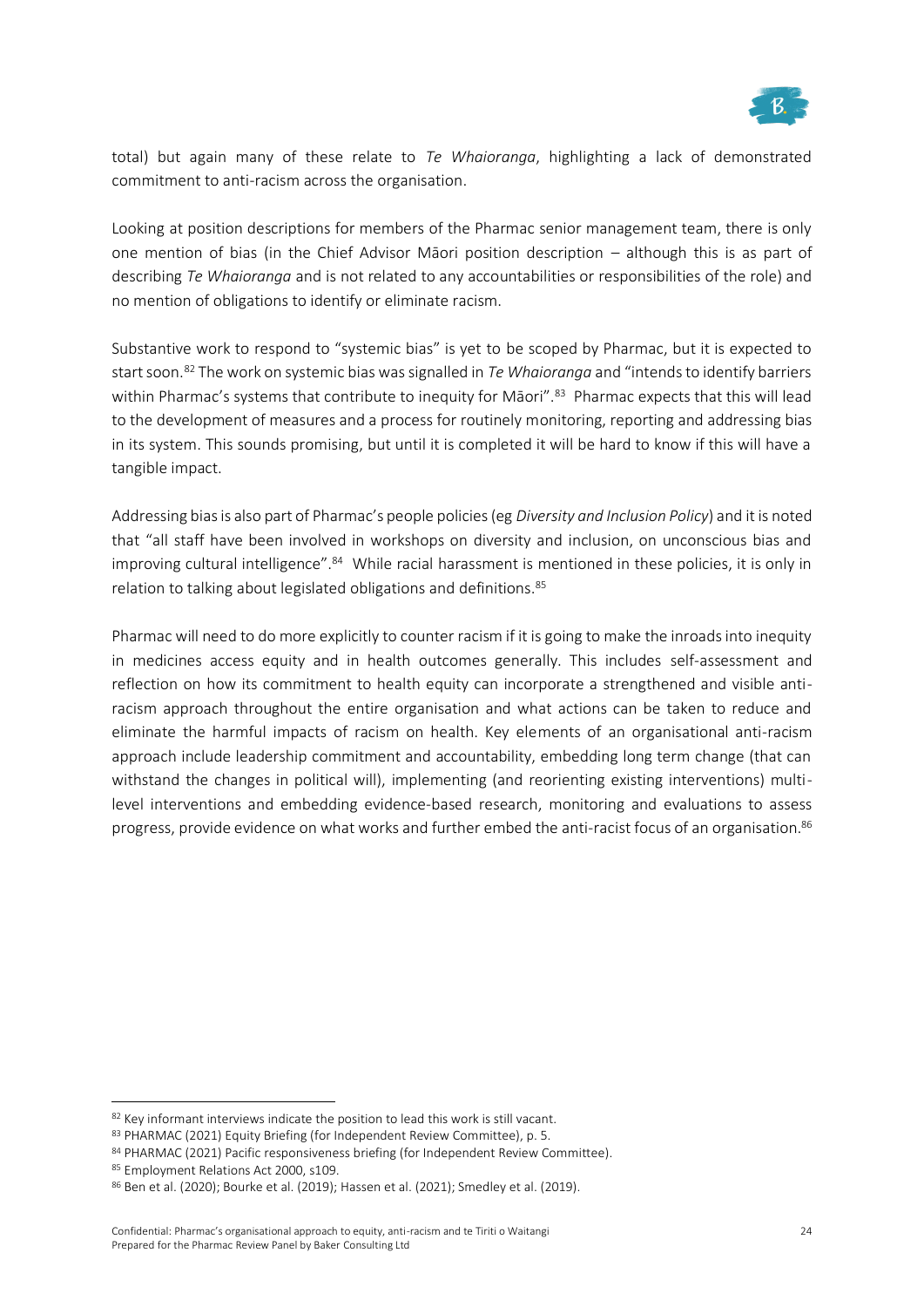![](_page_24_Picture_0.jpeg)

# Working in partnership with Māori as a commitment to te Tiriti o Waitangi

Working in partnership is listed as our final element of a pro-equity organisation because it is an essential underpinning of all other principles. For the purposes of the Pharmac Review Panel's work, we have broadened this element to look not just at partnership with Māori but at how Pharmac has responded to and honoured its obligations under te Tiriti o Waitangi.

#### Pharmac has commissioned an assessment of how well it is applying te Tiriti o Waitangi

At the end of 2020 Pharmac commissioned an organisational te Tiriti o Waitangi review. The review considered three specific areas and, although it is described in different words, found similar evidence of non-performativity as we have found in our organisational culture review.

The overarching findings of the commissioned review are outlined in table 4.

| Pharmac work area                | Observations                                                                  |  |  |  |
|----------------------------------|-------------------------------------------------------------------------------|--|--|--|
| Strategic decision-making        | For decision-papers (to the Board and senior management team) existing        |  |  |  |
|                                  | templates are not detailed enough.                                            |  |  |  |
|                                  | Not enough Māori involvement in strategic decision-making.                    |  |  |  |
|                                  | Overall, staff need to be better trained to apply te Tiriti o Waitangi, Board |  |  |  |
|                                  | and senior management team members need to be better able to assess           |  |  |  |
|                                  | for te Tiriti o Waitangi compliance and more Māori need to be involved        |  |  |  |
|                                  | in decision-making.                                                           |  |  |  |
| Pharmac's operating policies and | While the operating policies and procedures state a commitment to             |  |  |  |
| procedures                       | upholding the principles of te Tiriti o Waitangi, the content of the          |  |  |  |
|                                  | operating policies and procedures do not reflect Pharmac's                    |  |  |  |
|                                  | commitment, and therefore the operating policies and procedures are           |  |  |  |
|                                  | not compliant with te Tiriti o Waitangi.                                      |  |  |  |
| Funding decisions                | The Factors for Consideration do not require consideration of te Tiriti o     |  |  |  |
|                                  | Waitangi and is therefore not a te Tiriti o Waitangi compliant tool.          |  |  |  |
|                                  | The funding application process needs to apply a te Tiriti o Waitangi /       |  |  |  |
|                                  | Māori lens.                                                                   |  |  |  |
|                                  | There needs to be an increase in Māori membership on committees.              |  |  |  |

#### Table 4: Observations derived from Pharmac's 2020 organisational te Tiriti o Waitangi review

The report itself is an example of Pharmac seeking to reflect on its own performance with the aim, presumably, to do better. The report makes sensible recommendations for Pharmac to follow, focused on Pharmac getting its internal business processes in order. The report also appears logical and thorough although it is not possible to fully assess the version of the report provided by Pharmac as it does not include references.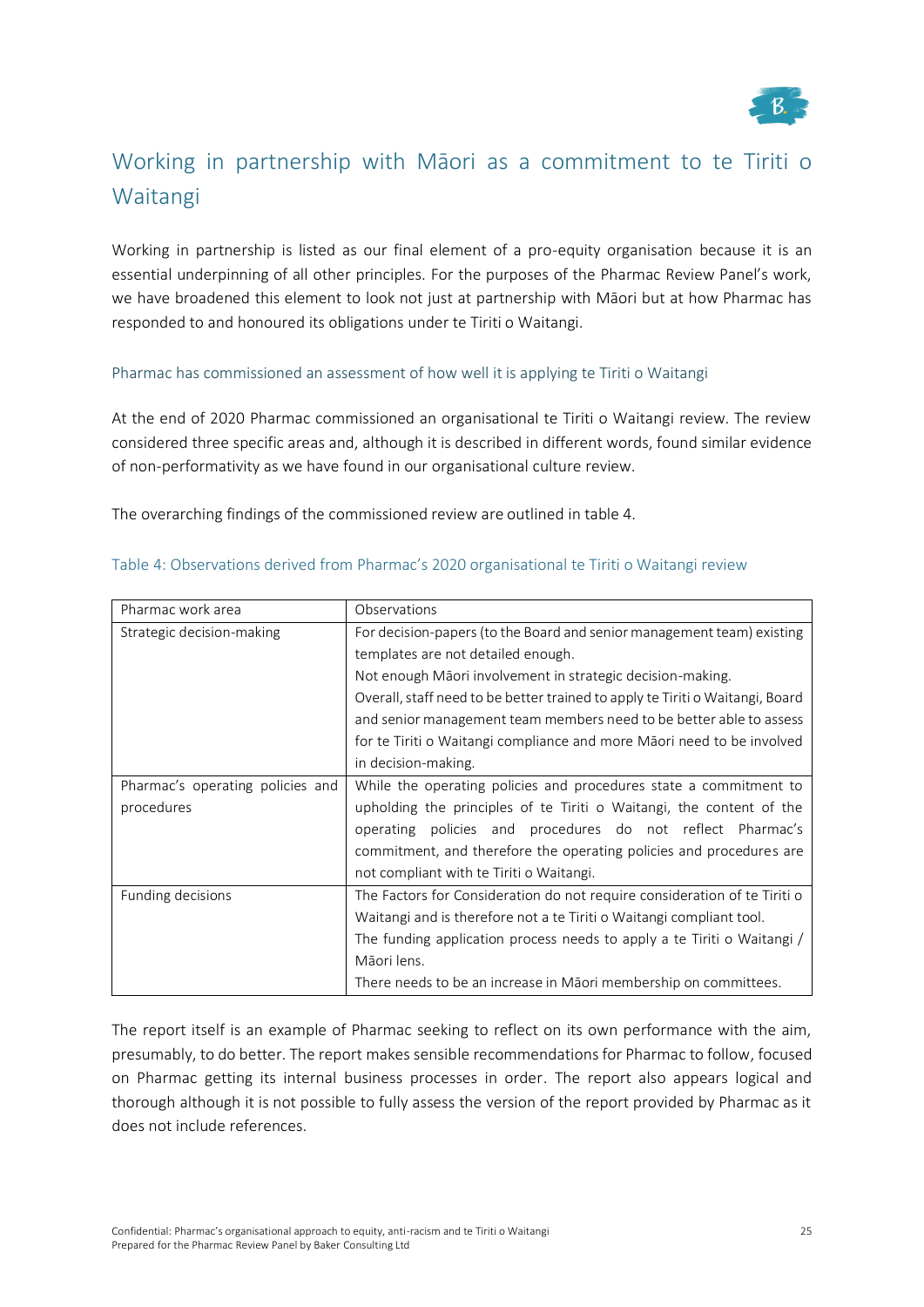![](_page_25_Picture_0.jpeg)

## Pharmac has developed a draft te Tiriti o Waitangi policy

Following its te Tiriti o Waitangi review, Pharmac has developed a draft te Tiriti o Waitangi policy. It is outside the scope of this review to comment on the policy in detail – especially given its draft nature. However, while it is positive that Pharmac is seeking to be explicit about what its commitment to te Tiriti o Waitangi involves, the document itself is confused and appears flawed.

The policy attempts to marry an approach that applies the articles of te Tiriti o Waitangi (such as that set out for government organisations by Te Arawhiti) with the principles of te Tiriti o Waitangi as articulated by the Waitangi Tribunal in 2019. These two approaches are not necessarily at odds but what Pharmac has done is mapped each of the principles to one of the articles and added in the fourth article ("Wairautanga" (sic)) despite this not being part of Te Arawhiti guidance for government organisations. In all, substantial more work is needed to articulate Pharmac's policy in addition to the substantial work required to operationalise it and make it real.

Interviews with Pharmac staff indicated they are aware significant work is needed on the policy, including being more specific about obligations of staff to give effect to Pharmac's te Tiriti o Waitangi commitments. This, again, seems sensible but the challenge is Pharmac seeing this through in a way that creates specific obligations that are also ambitious and are proportionate to the ground pharmac has to make up to honour te Tiriti o Waitangi in all aspects of its work.

## Funding suggests Māori self-determination, equity and active protection are not seen as important as other priorities

As noted in our early observations report, the size of the equity problem Pharmac faces is huge, yet the level of organisational investment to directly address this challenge is decreasing (from over \$2 milllion in 2011-12 to just less than \$650,000 in 2013-14). The decrease in funding raises questions about Pharmac's commitment to the principles of te Tiriti o Waitangi – in particular equity and active protection.

Looking specifically at funding to Māori providers and organisations, PHARMAC have indicated it spends around \$328,000 per annum. This funding includes:

- \$175,000 to Whānau Ora Collective partners to self determine and deliver community programmes
- \$103,500 to support partnerships with Māori health professionals (including sponsorship, scholarship and community events)
- \$50,000 for wānanga for keeping whānau safe with medicines (although this is paused for the time being due to lack of skilled facilitators)

Funding to Māori providers is one way to look at the level of tangible commitment an organisation has to both partnership with Māori and to Māori self-determination. It is difficult to say whether the PHARMAC funding figure is sufficient but, on the face of it, it looks too small. It is outside the scope of this report to say what an appropriate level of funding would be for these activities. However, to give context it might be useful to compare it with how much DHBs are spending on Māori provider contracts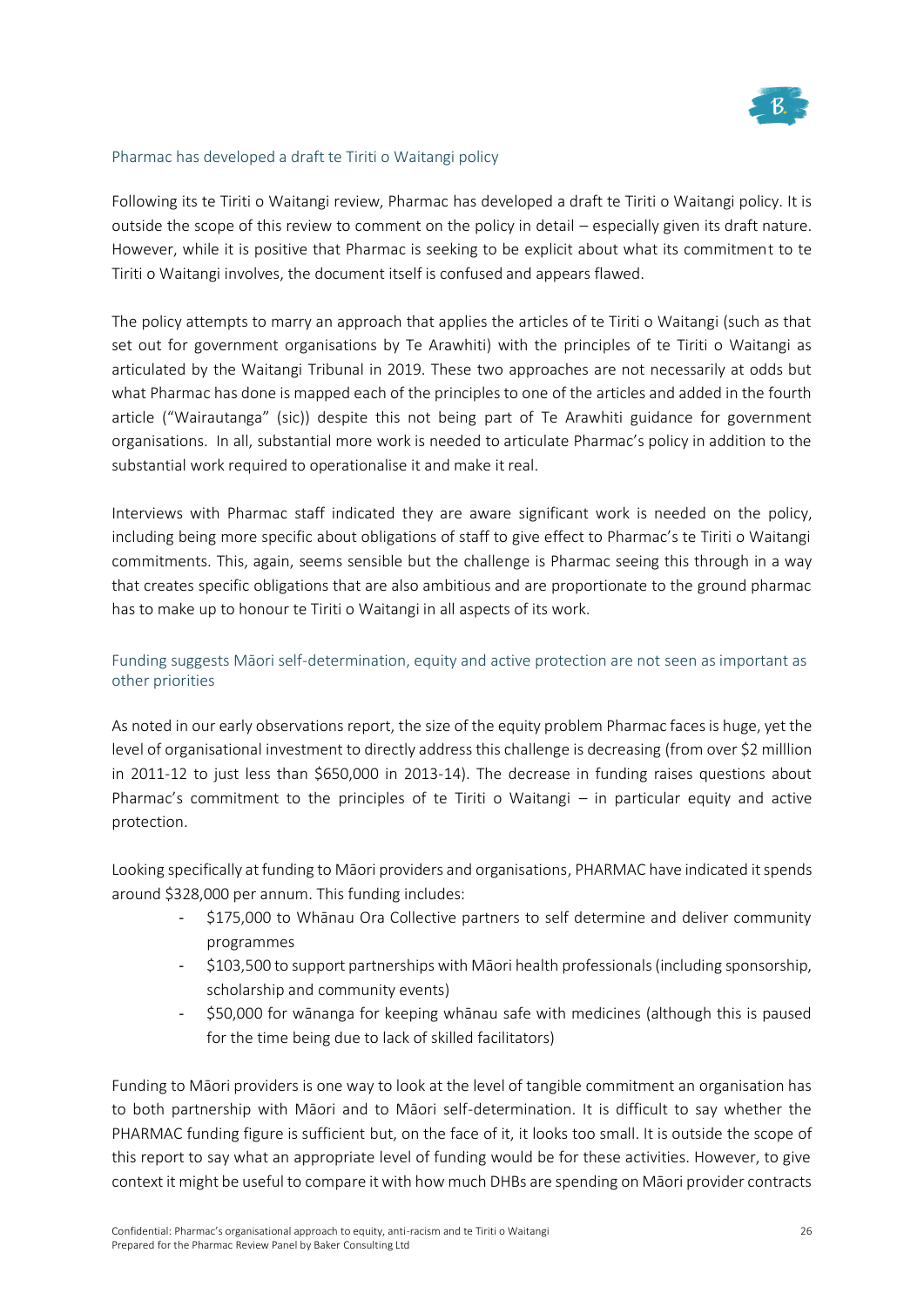![](_page_26_Picture_0.jpeg)

each year. In 2019/20 the country's smallest DHBs (West Coast and South Canterbury) were spending between \$800,000 and \$900,000 on Māori health providers, more than twice the PHARMAC spend.<sup>87</sup>

There are examples too of Pharmac seeking to have Māori involved in programme governance, one of which was shared during a Pharmac staff interview. This example relates to a current piece of work that is looking to establish a governance group with 50% Māori membership. But as this is not yet operational it is, again, too early to know if it is a valuable contribution to Pharmac's commitment to te Tiriti o Waitangi. Instead

# Conclusion

In focusing on Pharmac's organisational approach to equity, te Tiriti o Waitangi and racism we have sought to investigate how it articulates its commitments and what it is actually doing that has real impacts firstly in the way Pharmac operates and secondly in the outcomes Pharmac achieves.

Overall, two main themes that have emerged from our review.

- 1. Pharmac is generally good at saying things that sound like a commitment to equity, anti-racism or te Tiriti o Waitangi but when you scratch beneath the surface these commitments are not marched with action. In other words, there is evidence of non-performativity.<sup>88</sup>
- 2. The lack of urgency when it comes to delivering on equity priorities (including Māori and Pacific responsiveness) and the lack of focus on disability as an equity imperative demonstrates inaction in the face of need, which is itself a manifestation of institutional racism. Pharmac has known about many of the equity issues with medicines access equity, for example, for years if not decades but the responses have been inadequate.

The main recommendation of this report is that Pharmac's organisational culture needs to be more focused on equity and it must work with urgency to embed pro-equity approaches, including a formalised approach to anti-racism. To start this Pharmac will need to significantly strengthening its draft te Tiriti o Waitangi policy.

The lack of progress on equity, and the gap between what Pharmac has made commitments to and what it has completed, also raises questions of whether current approaches to governance, monitoring and accountability are adequate. This warrants further investigation. While this investigation is already planned as part of the Pharmac Review Panel's work, it is important that it explicitly looks at the findings of this report and at the organisation's accountability for equity, anti-racism and compliance with te Tiriti o Waitangi.

<sup>87</sup> Ministry of Health (2021), p. 4.

<sup>88</sup> For a discussion on non-performativity refer to Ahmed (2006).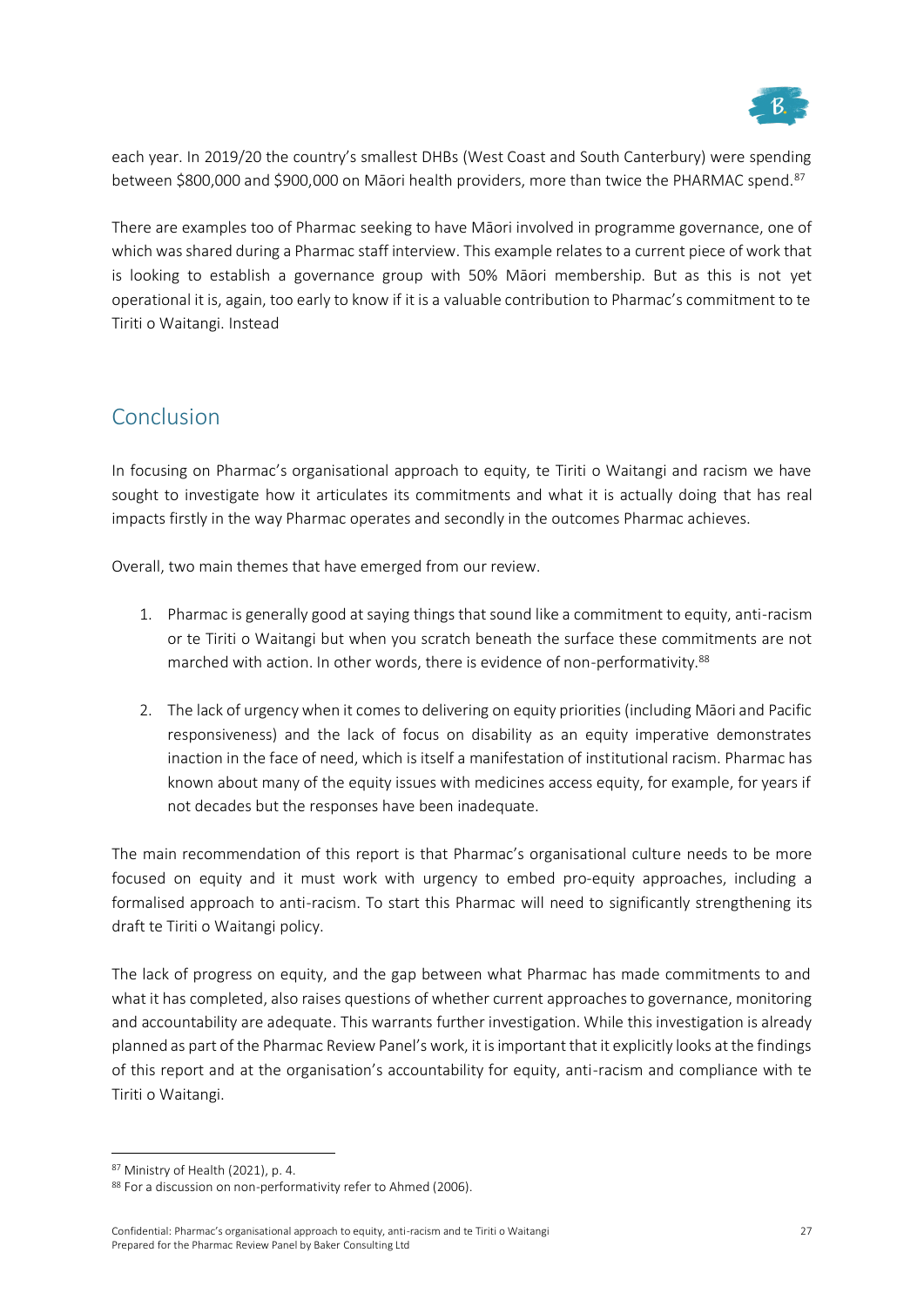![](_page_27_Picture_0.jpeg)

# References

Ahmed, S. (2006). The nonperformativity of antiracism. *Meridians*, *7*(1), 104–126. <https://doi.org/10.2979/MER.2006.7.1.104>

Baker, G., & Jones, B. (2018). PHARMAC Pro-equity check-up report. Pharmaceutical Management Agency.

Baker, G., King, P. T., Jones, B., & Ingham, T. R. (2021). Meeting the Crown's te Tiriti o Waitangi commitments and obligations to Māori with lived experience of disability through the Health and Disability System Review. *The New Zealand Medical Journal (Online)*, *134*(1535), 44-54.

Ben, J., Kelly, D., & Paradies, Y. (2020). *Contemporary anti-racism: A review of effective practice.* Routledge International Handbook of Contemporary Racisms. J. Solomos.

Boswell, A., Gasparini, J., & Appleton-Dyer, S. (2020). *Whakakotahi Evaluation Progress report on Tranche 3 initiatives.* Synergia.

[https://www.hqsc.govt.nz/assets/Primary-Care/PR/2020-29-01-FINAL-Whakakotahi-evaluation](https://www.hqsc.govt.nz/assets/Primary-Care/PR/2020-29-01-FINAL-Whakakotahi-evaluation-report-Feb-2020.pdf)[report-Feb-2020.pdf](https://www.hqsc.govt.nz/assets/Primary-Care/PR/2020-29-01-FINAL-Whakakotahi-evaluation-report-Feb-2020.pdf)

Bourke C., Marrie H., & Marrie A. (2019). Transforming institutional racism at an Australian Hospital. *Australian Health Review*, *43*, 611–618.

Cabinet Office. (2019). *Circular CO (19) 5: Te Tiriti o Waitangi / Treaty of Waitangi Guidance.*  Department of Prime Minister and Cabinet. [https://dpmc.govt.nz/sites/default/files/2019-](https://dpmc.govt.nz/sites/default/files/2019-10/CO%2019%20%285%29%20Treaty%20of%20Waitangi%20Guidance%20for%20Agencies.pdf) [10/CO%2019%20%285%29%20Treaty%20of%20Waitangi%20Guidance%20for%20Agencies.pdf](https://dpmc.govt.nz/sites/default/files/2019-10/CO%2019%20%285%29%20Treaty%20of%20Waitangi%20Guidance%20for%20Agencies.pdf)

Came, H., & Tudor, K. (2017) Unravelling the whāriki of Crown Māori health infrastructure *The New Zealand Medical Journal (Online), 130*(1458), 42-7.

Came, H., O'Sullivan, D., & McCreanor, T. (2020). Introducing critical Tiriti policy analysis through a retrospective review of the New Zealand Primary Health Care Strategy. *Ethnicities, 20*(3), 434-56. <https://doi.org/10.1177/1468796819896466>

Chin, M. H., Clarke, A. R., Nocon, R. S., Casey, A. A., Goddu, A. P., Keesecker, N. M., & Cook, S. C. (2012). A roadmap and best practices for organizations to reduce racial and ethnic disparities in health care. *Journal of general internal medicine*, *27*(8), 992-1000.

Chin, M. H., King, P. T., Jones, R. G., Jones, B., Ameratunga, S. N., Muramatsu, N., & Derrett, S. (2018). Lessons for achieving health equity comparing Aotearoa/New Zealand and the United States. *Health Policy*, *122*(8), 837-853.

DeSouza, R. (2018). Is it enough? Why we need more than diversity in nursing. *The Hive 23*, 14-15.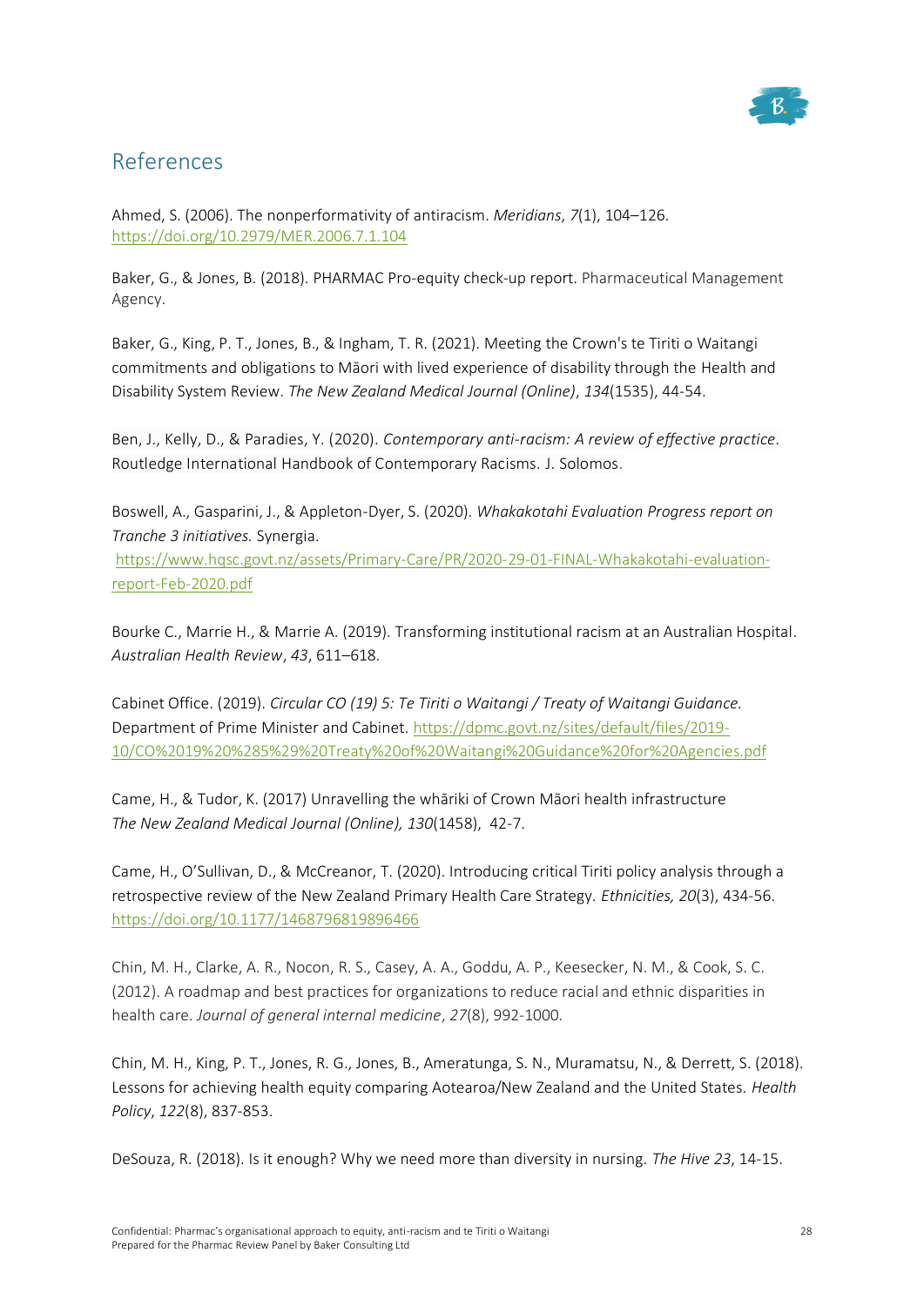![](_page_28_Picture_0.jpeg)

Durie, M. (1998) *Whaiora: Maori health development* (Second Edition). Oxford University Press.

Employment Relations Act 2000. <https://www.legislation.govt.nz/act/public/2000/0024/latest/DLM60341.html>

Gasparini, J., & Appleton-Dyer, J. (2020). *Evaluation of Whakakotahi: A report for the Health Quality and Safety Commission.* Synergia. [https://www.hqsc.govt.nz/assets/Primary-Care/PR/Whakakotahi](https://www.hqsc.govt.nz/assets/Primary-Care/PR/Whakakotahi-final-evaluation-report.pdf)[final-evaluation-report.pdf](https://www.hqsc.govt.nz/assets/Primary-Care/PR/Whakakotahi-final-evaluation-report.pdf)

Hassen,N., Lofters,A., Michael, S., Mall, A., Pinto, A.D., & Rackal, J. (2021). Implementing Anti-Racism Interventions in Healthcare Settings: A Scoping Review. *Int. J. Environ. Res. Public Health, 18*, 2993.

Health and Disability System Review. *Health and Disability System Review – Final Report – Pūrongo Whakamutunga*. Wellington: HDSR; 2020.

Jones, C. P. (2000). Levels of racism: a theoretic framework and a gardener's tale. *American journal of public health*, *90*(8), 1212.

King, P (2019) *Māori with Lived Experience of Disability: Part 1, Wai 2575, #B22.* Waitangi Tribunal. [https://forms.justice.govt.nz/search/Documents/WT/wt\\_DOC\\_150437272/Wai%202575%2C%20B02](https://forms.justice.govt.nz/search/Documents/WT/wt_DOC_150437272/Wai%202575%2C%20B022.pdf) [2.pdf](https://forms.justice.govt.nz/search/Documents/WT/wt_DOC_150437272/Wai%202575%2C%20B022.pdf)

Mikaere, A. (2011). *Colonising myths-Maori realities: He rukuruku whakaaro*. Huia Publishers.

Minister of Health (2021). *2021-22 Annual Letter of Expectation Minister Little.* <https://pharmac.govt.nz/assets/Uploads/2021-22-Annual-Letter-of-Expectation-Minister-Little.pdf>

Ministry of Health (2014a). *He Korowai Oranga – Māori Health Strategy*. Ministry of Health. <https://www.health.govt.nz/our-work/populations/maori-health/he-korowai-oranga>

Ministry of Health. (2014b). *Equity of Health Care for Māori: A Framework.* Ministry of Health. <https://www.health.govt.nz/publication/equity-health-care-maori-framework>

Ministry of Health. (2017). *HISO 10001:2017 Ethnicity Data Protocols*. Ministry of Health. <https://www.health.govt.nz/publication/hiso-100012017-ethnicity-data-protocols>

Ministry of Health. (2019). *Annual Update of Key Results 2017/18: New Zealand Health Survey.* <https://www.health.govt.nz/publication/annual-update-key-results-2017-18-new-zealand-health-survey>

Ministry of Health. (2020). *Whakamaua: Māori Health Action Plan 2020-2025.* Ministry of Health. [https://www.health.govt.nz/our-work/populations/maori-health/whakamaua-maori-health-action](https://www.health.govt.nz/our-work/populations/maori-health/whakamaua-maori-health-action-plan-2020-2025)[plan-2020-2025](https://www.health.govt.nz/our-work/populations/maori-health/whakamaua-maori-health-action-plan-2020-2025)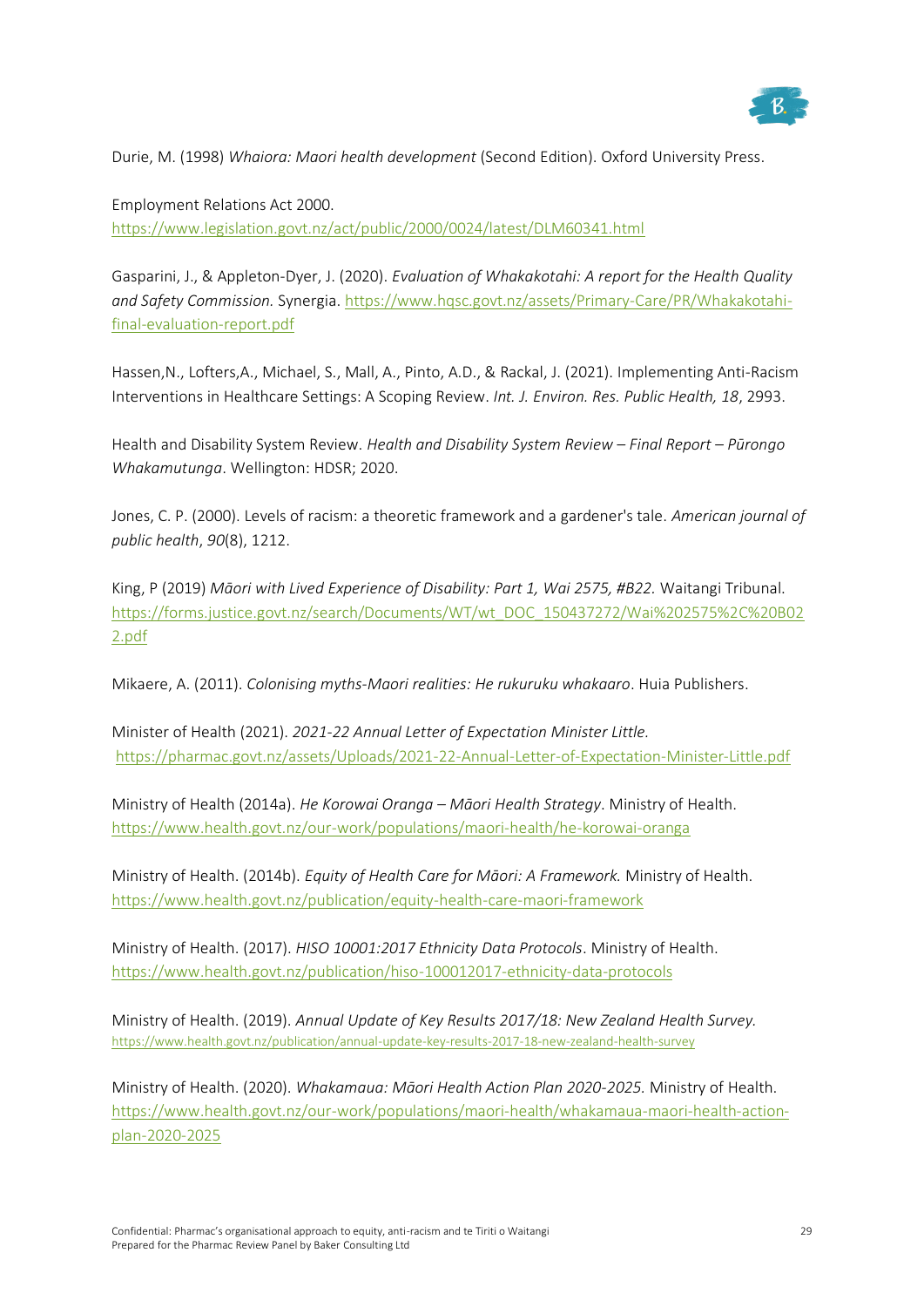![](_page_29_Picture_0.jpeg)

Ministry of Health. (2021). *Māori Provider Funding Report*. Ministry of Health. [https://www.health.govt.nz/system/files/documents/publications/maori\\_provider\\_funding\\_report\\_v](https://www.health.govt.nz/system/files/documents/publications/maori_provider_funding_report_v3.pdf) [3.pdf](https://www.health.govt.nz/system/files/documents/publications/maori_provider_funding_report_v3.pdf)

PHARMAC. (2002). *Māori Responsiveness Strategy*. Pharmaceutical Management agency.

PHARMAC. (2010). PHARMAC's *Pacific Responsiveness Strategy.* Pharmaceutical Management agency.

PHARMAC. (2013). *Te Whaioranga 2013-2023.* Pharmaceutical Management agency. <https://pharmac.govt.nz/assets/te-whaioranga-iii-strategy-2013-2023.pdf>

PHARMAC. (2017). *PHARMAC's Pacific Responsiveness Strategy 2017-2026*. Pharmaceutical Management agency. [https://pharmac.govt.nz/about/pacific/pacific-responsiveness-strategy-2017-](https://pharmac.govt.nz/about/pacific/pacific-responsiveness-strategy-2017-2026/) [2026/](https://pharmac.govt.nz/about/pacific/pacific-responsiveness-strategy-2017-2026/)

PHARMAC. (2019). *Achieving Medicine Access Equity in Aotearoa New Zealand: Towards a Theory of change.* Pharmaceutical Management agency. [https://pharmac.govt.nz/assets/achieving-medicine](https://pharmac.govt.nz/assets/achieving-medicine-access-equity-in-aotearoa-new-zealand-towards-a-theory-of-change.pdf)[access-equity-in-aotearoa-new-zealand-towards-a-theory-of-change.pdf](https://pharmac.govt.nz/assets/achieving-medicine-access-equity-in-aotearoa-new-zealand-towards-a-theory-of-change.pdf)

PHARMAC. (2020a). *People and Capability Strategy 2020-2024.* Pharmaceutical Management agency.

PHARMAC. (2020b). *Statement of Intent He Tauākī Whakamaunga Atu 2020/21-2023/24.*  Pharmaceutical Management agency.<https://pharmac.govt.nz/assets/2020-Statement-of-Intent.pdf>

PHARMAC. (2020c). *Te Rautaki o Te Whaioranga, Māori Responsiveness Strategy*. Pharmaceutical Management agency. https://pharmac.govt.nz/assets/Te-Whaioranga-August-2020.pdf

Reid, P., & Robson, B. (2007). Understanding health inequities. In B. Robson & R. Harris (Eds.), *Hauora: Māori Standards of Health IV* (pp. 3*–*10)*.* Te Rōpū Rangahau Hauora a Eru Pōmare. <https://www.otago.ac.nz/wellington/otago067740.pdf>

Smedley, B (2019). Multilevel Interventions to Undo the Health Consequences of Racism: The Need for Comprehensive Approaches*. Cultural Diversity and Ethnic Minority Psychology, 25*(1), 123–125.

Spitzer-Shohat, S., & Chin, M. H. (2019). The "Waze" of Inequity Reduction Frameworks for Organizations: a Scoping Review. *Journal of general internal medicine*, *34*(4), 604–617. <https://doi.org/10.1007/s11606-019-04829-7>

State Services Commission. (2020). *Eliminating the Public Service Gender Pay Gap 2018-20 Action Plan. Progress Report*. Public Services Commission. [https://www.publicservice.govt.nz/assets/SSC-](https://www.publicservice.govt.nz/assets/SSC-Site-Assets/Workforce-and-Talent-Management/GPG_Action_Plan_Progress_Report.pdf)[Site-Assets/Workforce-and-Talent-Management/GPG\\_Action\\_Plan\\_Progress\\_Report.pdf](https://www.publicservice.govt.nz/assets/SSC-Site-Assets/Workforce-and-Talent-Management/GPG_Action_Plan_Progress_Report.pdf)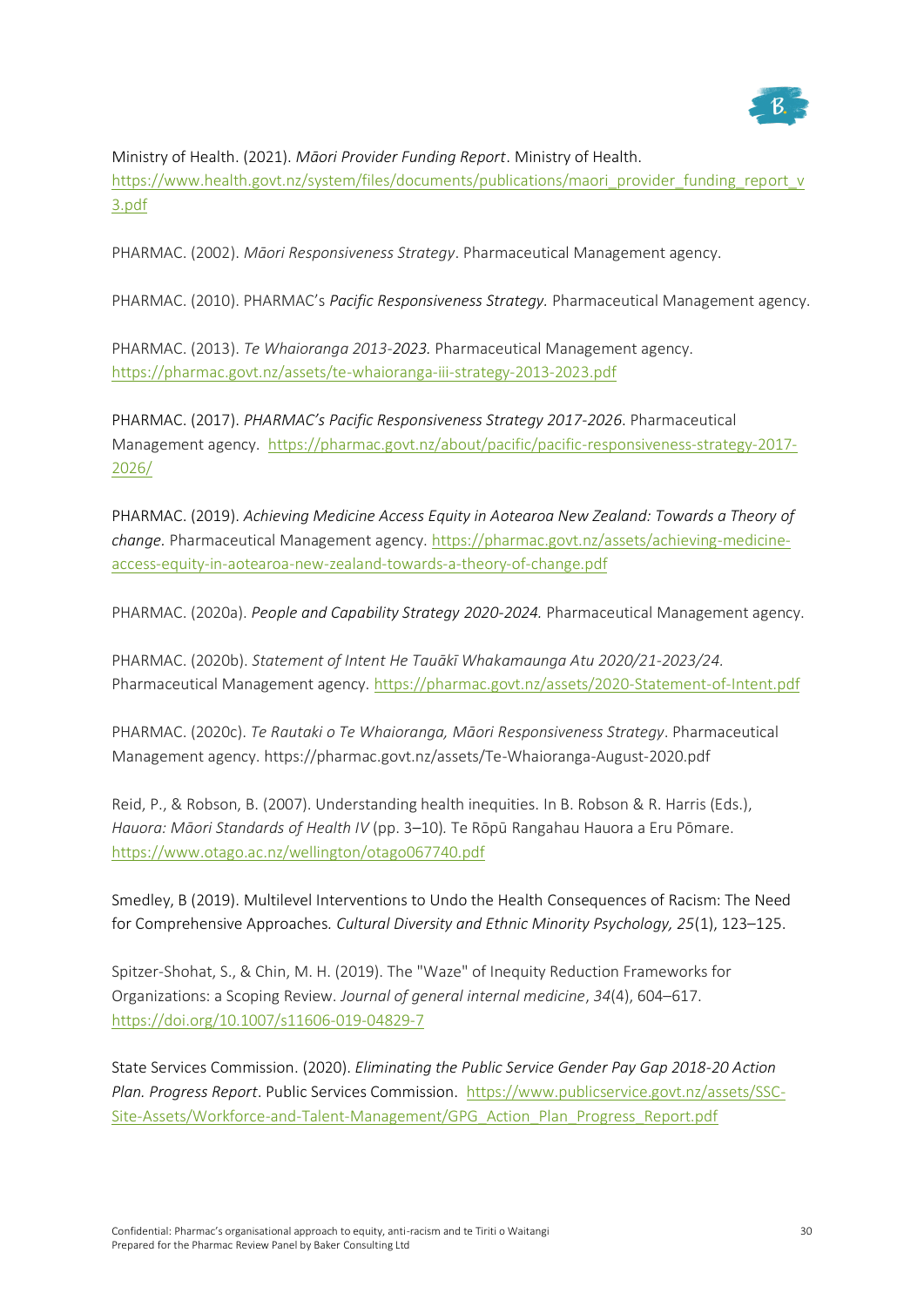![](_page_30_Figure_0.jpeg)

Talamaivao, N., Harris, R., Cormack, D., Paine, S. J., & King, P. (2020). Racism and health in Aotearoa New Zealand: a systematic review of quantitative studies. *The New Zealand Medical Journal (Online)*, *133*(1521), 55-5.

Talamaivao, N., Baker, G., Harris R., Cormack D & Paine S-J. (2021). Informing Anti-Racism Health Policy in Aotearoa New Zealand*. Policy Quarterly*, *in press.*

Tate, S., & Page, D. (2018) Whiteliness and institutional racism: Hiding behind (un)conscious bias. *Ethics and Education, 13*(1), 141-155. DOI:<https://doi.org/10.1080/17449642.2018.1428718>

Te Arawhiti. (2018). *Māori Crown Relations Capability Framework for the Public Service – Organisational Capability Component*. Te Arawhiti. [https://www.tearawhiti.govt.nz/assets/Tools-and-](https://www.tearawhiti.govt.nz/assets/Tools-and-Resources/Maori-Crown-Relations-Capability-Framework-Organisational-Capability-Component.pdf)[Resources/Maori-Crown-Relations-Capability-Framework-Organisational-Capability-Component.pdf](https://www.tearawhiti.govt.nz/assets/Tools-and-Resources/Maori-Crown-Relations-Capability-Framework-Organisational-Capability-Component.pdf)

Waitangi Tribunal. (2019). *Hauora: Report on Stage One of the Health Services and Outcomes Kaupapa Inquiry, WAI 2575*. Waitangi Tribunal.

Williams, D. R., Lawrence, J. A., & Davis, B. A. (2019). Racism and Health: Evidence and Needed Research. *Annual Review of Public Health*, *40*(1), 105–125[. https://doi.org/10.1146/annurev](https://doi.org/10.1146/annurev-publhealth-040218-043750)[publhealth-040218-043750](https://doi.org/10.1146/annurev-publhealth-040218-043750)

Wyatt, R., Laderman, M., Botwinick, L., Mate, K., & Whittington J. (2016). *Achieving Health Equity: A Guide for Health Care Organizations (IHI White Paper).* Institute for Healthcare Improvement. <http://www.ihi.org/resources/Pages/IHIWhitePapers/Achieving-Health-Equity.aspx>